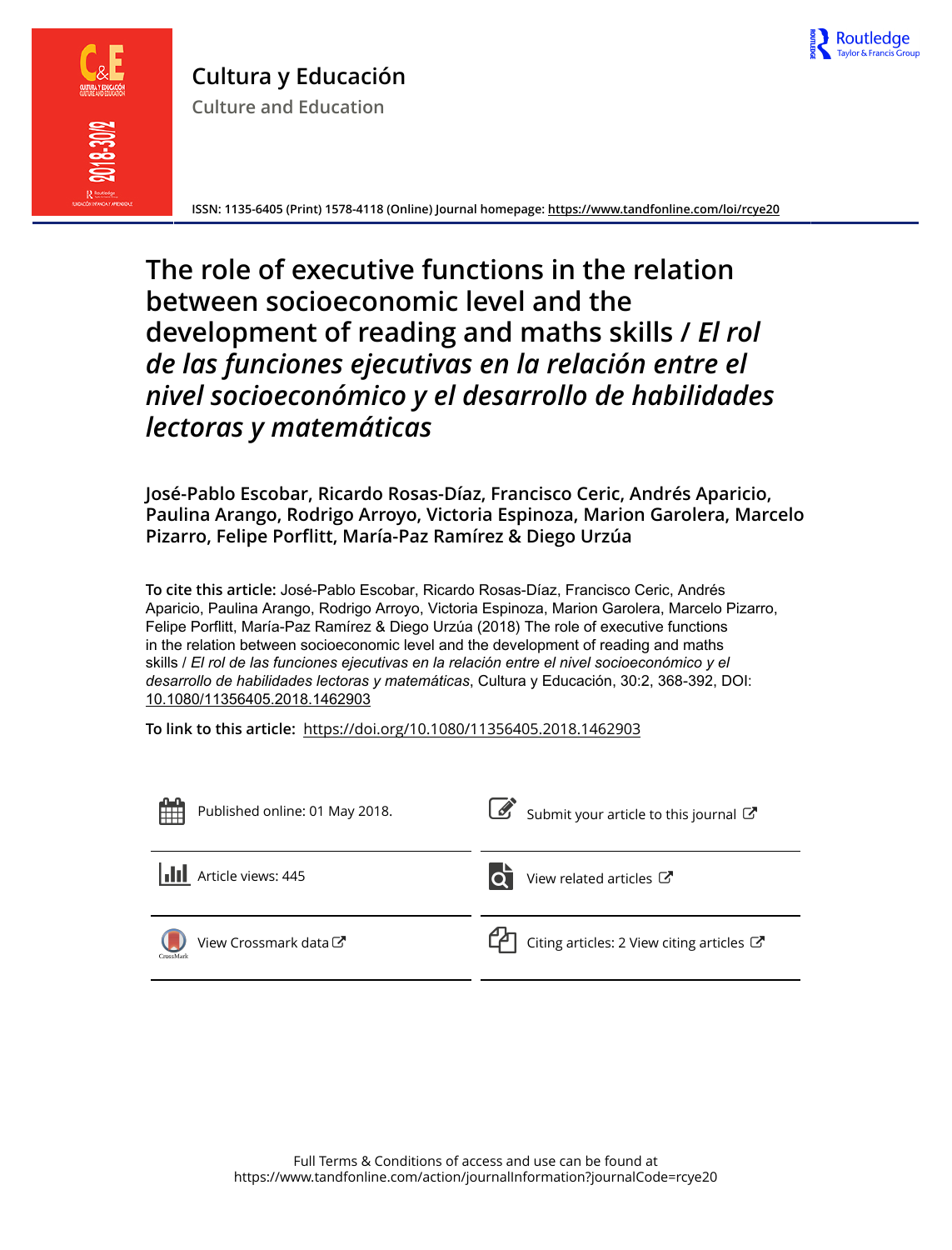

# The role of executive functions in the relation between socioeconomic level and the development of reading and maths skills / El rol de las funciones ejecutivas en la relación entre el nivel socioeconómico y el desarrollo de habilidades lectoras y matemáticas

José-Pablo Escobar <sup>®</sup>, Ricardo Rosas-Díaz<sup>a</sup>, Francisco Ceric <sup>®</sup>, Andrés Aparicio<sup>a</sup>, Paulina Arango<sup>c</sup>, Rodrigo Arroyo D<sup>b</sup>, Victoria Espinoza<sup>a</sup>, M[a](http://orcid.org/0000-0002-2093-3268)rion Garolera<sup>a</sup>, Marcelo Pizarro<sup>a</sup>, Felipe Porflitt<sup>a</sup>, María-Paz Ramírez<sup>a</sup>, and Diego Urzúa<sup>a</sup>

<sup>a</sup>Pontificia Universidad Católica de Chile; <sup>b</sup>Universidad del Desarrollo; <sup>c</sup>Universidad de los Andes

(Received 1 June 2016; accepted 6 April 2018)

Abstract: Executive functions (EF) are a set of processes that allow individuals to plan, monitor and organize tasks and thus play a key role in the development of reading and maths skills. Environmental factors such as socioeconomic level (SEL) influence reading and maths skills as well as EFs. The aim of this study is to explore the extent to which executive functions play a mediating role between SEL and reading and maths performance. To this end, we assessed 286 Chilean primary education students: 86 with a high SEL and 200 with a low level. The results show that the high-SEL group obtained consistently higher scores than their peers with low SEL levels in both reading and maths tasks as well as in EF measurements. This suggests that SEL could influence the development of these variables. The results also showed that EFs partially mediate the relation between SEL and reading and maths skills in primary school students through the specific function of inhibition. The results are discussed in light of the effect of SEL on the development of EFs and school learning.

Keywords: executive functions; reading; mathematics; socioeconomic level; cognitive development

Resumen: Las funciones ejecutivas (FE) son un conjunto de procesos que permiten la planificación, la monitorización y la organización de tareas jugando un importante rol para el desarrollo lector y matemático. Factores

Translated from Spanish / Traducción del español: Julie Waddington Authors' Address / Correspondencia con los autores: José-Pablo Escobar, Centro de Desarrollo de Tecnologías de Inclusión (CEDETI UC), Av. Vicuña Mackenna 4860, Campus San Joaquín, Edificio Mide UC, Macul, Santiago, Chile. E mail: jpescobar@uc.cl

English version: pp. 368–378 / Versión en español: pp. 379–388 References / Referencias: pp. 389–392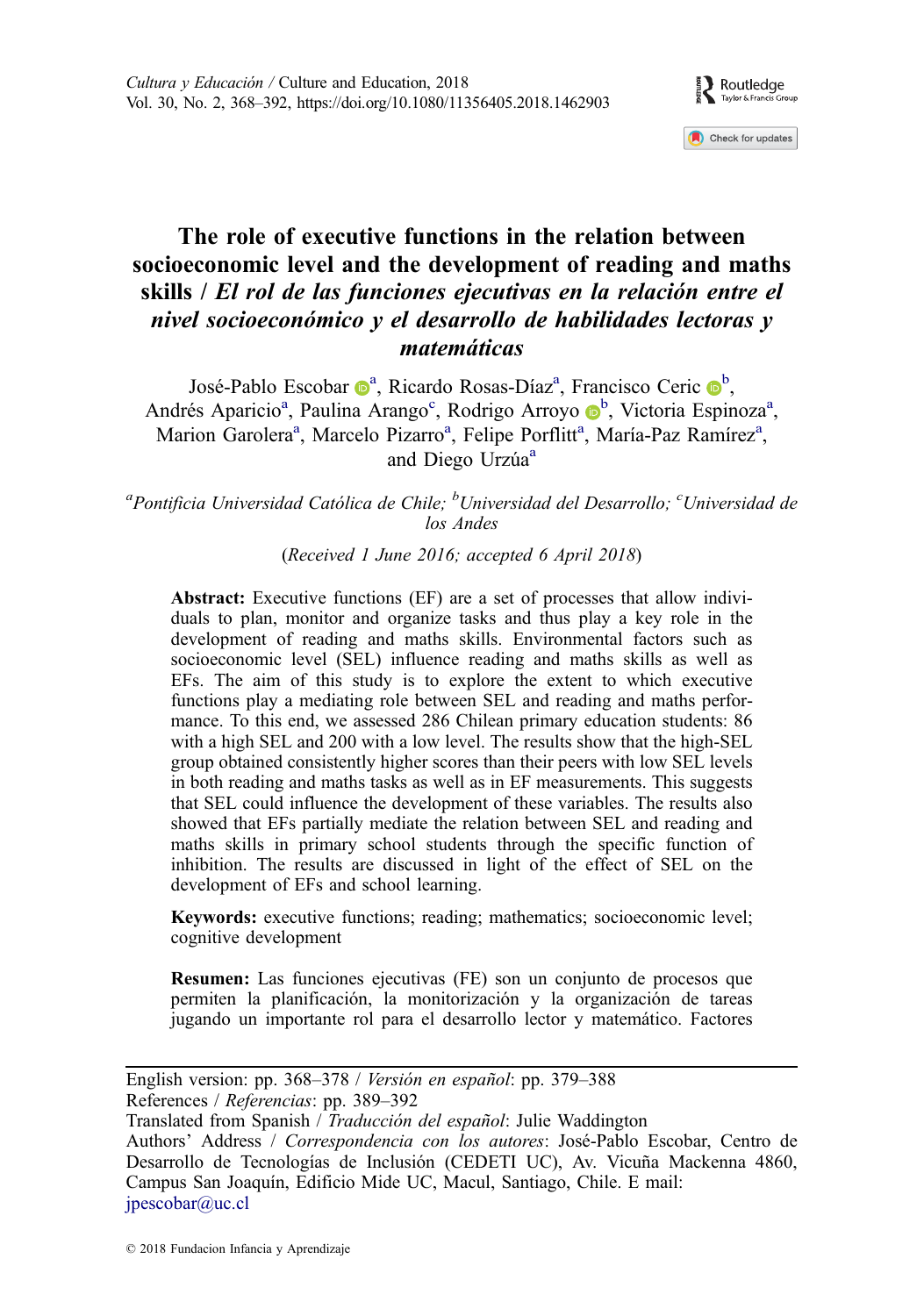<span id="page-2-0"></span>ambientales como el nivel socioeconómico (NSE) influyen en el desarrollo lector y matemático así como también en las FE. Este trabajo pretende evaluar si las funciones ejecutivas juegan un rol mediador entre el NSE y el desempeño lector y matemático. Para ello fueron evaluados 286 estudiantes chilenos de primero básico: 86 de NSE alto y 200 de NSE bajo. Los resultados muestran que el grupo de NSE alto consistentemente obtuvo mayores puntajes que sus pares de NSE bajo tanto en las tareas lectoras y matemáticas como también en las medidas de FE, lo que sugiere que el NSE podría influir en el desarrollo de estas variables. Así también, se encontró que las FE, a través de la inhibición, median parcialmente la relación entre el NSE y las habilidades lectoras y matemáticas en escolares de primero básico. Los resultados se discuten a la luz del efecto el NSE en el desarrollo de las FE y de aprendizajes escolares.

Palabras clave: funciones ejecutivas; lectura; matemáticas; nivel socioeconómico; desarrollo cognitivo

Executive functions (EFs) are a set of cognitive processes that include cognitive flexibility, working memory, cognitive and behavioural inhibition, and planning, as well as the planning, monitoring and organization of tasks (Diamond, [2013\)](#page-23-0). EFs are needed to carry out a task, allowing individuals to control and monitor the mental functions involved in their execution (Miyake  $&$  Friedman, [2012\)](#page-24-0), and are considered to be an umbrella concept that integrates intercorrelated functions (Miyake et al., [2000](#page-24-0)). In view of this, it is vital to know which of these processes precede and promote the development of the precursors of learning and, consequently, school achievement (Best, Miller, & Naglieri, [2011](#page-22-0)). Knowledge of EFs, especially at school age, helps the understanding of their role in learning contexts that require adaptability and flexibility when faced with new situations.

Different authors have studied EFs and their relation with reading and maths skills (Lee & Bull, [2016](#page-24-0); Mulder, Verhagen, Van der Ven, Slot, & Leseman, [2017](#page-24-0); Purpura, Schmitt, & Ganley, [2017\)](#page-24-0). With regard to the relation between EFs and reading, working memory is important for the decoding process used in reading, in the sense that the reader is required to maintain the letters in mind for brief periods of time in order to read a word fluently (Nevo & Breznitz, [2013\)](#page-24-0). Its role has also been assessed in relation to reading comprehension, given that deficits in working memory help to explain some comprehension difficulties (Carretti, Borella, Cornoldi, & De Beni, [2009](#page-22-0)). On the other hand, cognitive inhibition and flexibility play a vital role in the execution of naming speed tasks (van der Sluis, de Jong, & van der Leij, [2004\)](#page-25-0). In this sense, the effective recovery of the phonological labels associated with letters and groups of letters is determined by the reader's ability to inhibit irrelevant codes and to seek and recover the suitable options speedily (Altemeier, Abbott, & Berninger, [2008](#page-22-0)).

With regards to mathematics, EFs are important predictors (Blair & Razza, [2007](#page-22-0); Bull & Scerif, [2001](#page-22-0)) which are differentiated by the type of task (Arán Filippetti & Richaud, [2017](#page-22-0)). For example, working memory and inhibition correlate more with the mental calculations used in adding and subtracting, since their execution involves transferring and maintaining information in order to carry out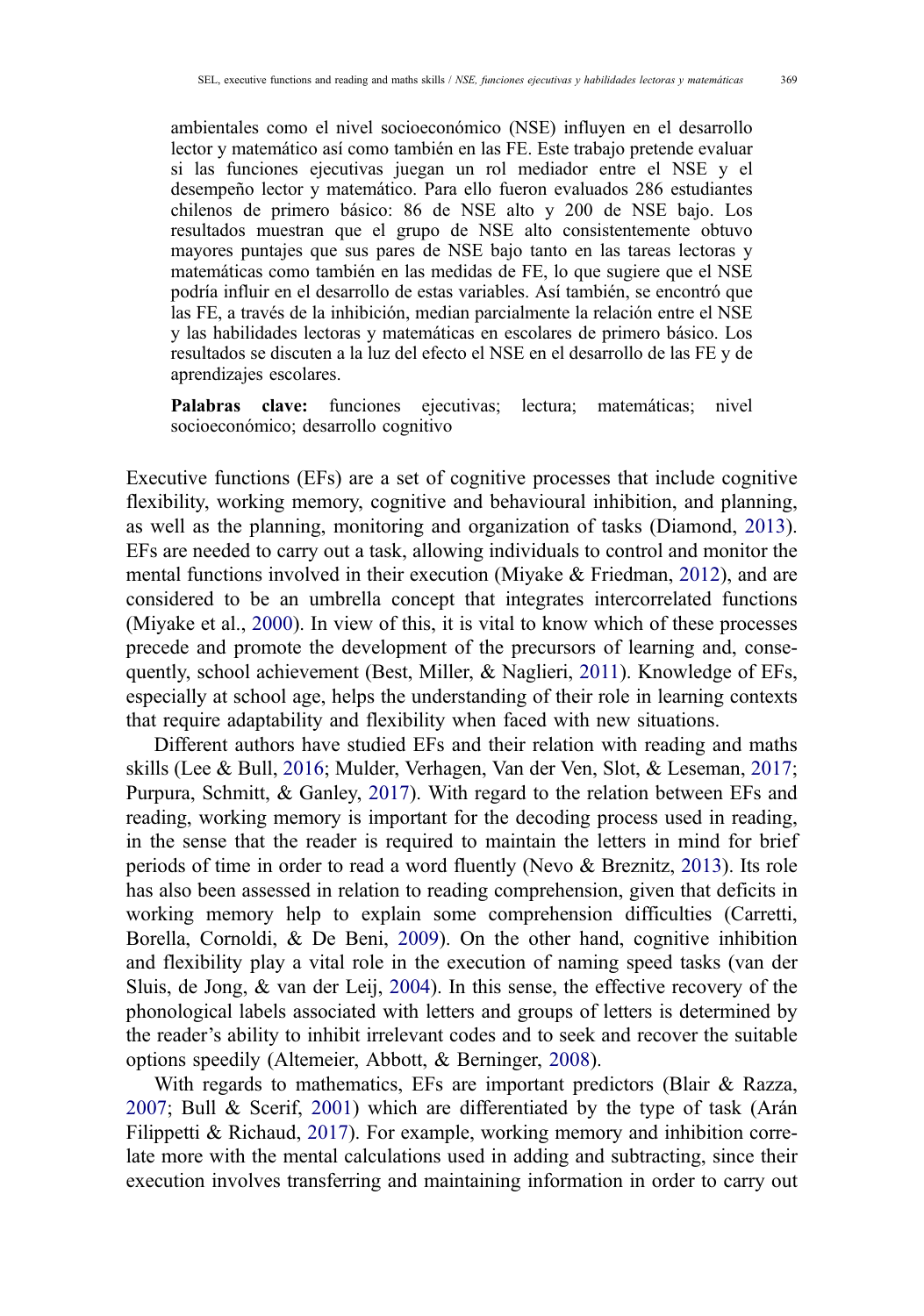<span id="page-3-0"></span>the operation (Gilmore, Keeble, Richardson, & Cragg, [2015;](#page-23-0) Raghubar, Barnes, & Hecht, [2010\)](#page-24-0). Inhibition is associated more with counting (Lan, Legare, Ponitz, Li, & Morrison, [2011](#page-23-0)), since it helps to block distracting information. On the other hand, flexibility is associated more with the solving of verbal mathematics problems (Cantin, Gnaedinger, Gallaway, Hesson-McInnis, & Hund, [2016\)](#page-22-0). Nevertheless, it is also said that only working memory, and not flexibility and inhibition, predict performance in mathematics (Bull & Lee, [2014](#page-22-0); Van der Ven, Kroesbergen, Boom, & Leseman, [2012\)](#page-25-0). This is a controversial point in this field, given the impure measurements provided when measuring EFs as a result of their dynamic nature (Miyake et al., [2000](#page-24-0); Van der Ven et al., [2012\)](#page-25-0).

While the evidence shows the importance of EFs for developing reading and maths skills, other variables, such as socioeconomic level (SEL), are related to the development of EFs (Hackman & Farah, [2009;](#page-23-0) Sarsour et al., [2011](#page-25-0)). In this sense, the children of a mother with a low educational level obtain lower scores in tasks focused on semantic and phonological fluency (Ardila et al., [2005\)](#page-22-0) and the assessment of working memory (Farah et al., [2006;](#page-23-0) Hackman, Gallop, Evans, & Farah, [2015](#page-23-0)). Comparative studies have also shown that the performance of children with low SELs is lower in self-regulation tasks than that of children with high SELs (Raver, Blair, & Willoughby, [2013](#page-25-0)). In the Latin American context, Ardila et al. [\(2005](#page-22-0)) assessed Colombian and Mexican children aged between five and 14 years old and found the parents' educational level to be an environmental variable that could explain EF development. Likewise, with a sample of Argentinian preschool children, Lipina et al. [\(2013](#page-24-0)) found that participants with low SELs obtained lower scores in visual working memory and planning tasks compared with a group of high SEL children. Similar results are reported by da Rosa Piccolo, Arteche, Fonseca, Grassi-Oliveira, and Salles ([2016\)](#page-23-0), who report that Brazilian children from low SELs attending state schools obtained significantly lower scores than their peers in private schools in visual working memory tasks and in cognitive and behavioural inhibition.

According to OECD data, Chile has one of the highest poverty rates compared to other member countries, with 23.5% of children living in homes with an income of half the national average (OECD, [2015](#page-24-0)). The data also reveal significant differences in educational deprivation between children from high and low SELs, as well as inequality in children's well-being insofar as those from high SELs have better material conditions and quality of life than those from low SELs (OECD, [2015\)](#page-24-0). This brings about a situation in which growing up in poverty not only affects the development of EFs (Filippetti, [2011](#page-23-0); Lipina et al., [2013\)](#page-24-0), but also the chances of receiving a quality education, due to the high level of segregation and selection of students by schools stratified by SEL (Rosas & Santa Cruz, [2013](#page-25-0); Valenzuela, Bellei, & Ríos, [2014\)](#page-25-0).

This study aims to verify the impact of SEL on the development of EFs such as visual working memory and cognitive and behavioural inhibition and flexibility, as well as the effect of SEL on the development of reading and maths skills in primary school children in Chile. The study also aims to identify the extent of the relation between EFs and reading and maths skills and to determine if EFs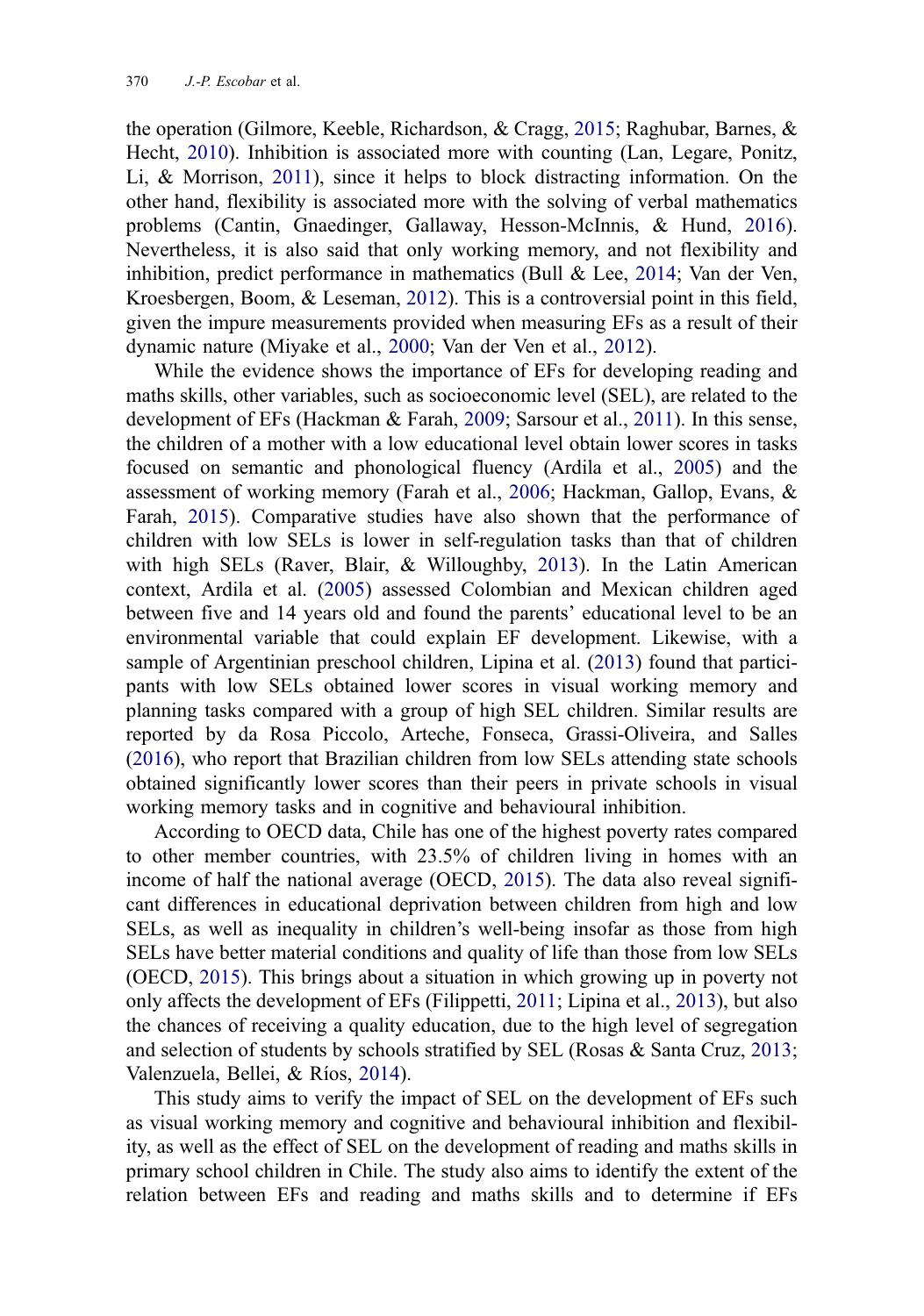<span id="page-4-0"></span>mediate in the relation between SEL and reading and maths skills. Assessing the relation between these variables in primary school is important since reading and maths skills are worked on considerably at this stage, and learning these skills takes up a significant portion of the school curriculum. In maths, children represent and learn basic adding and subtracting operations, while in reading they focus mainly on learning the rules of correspondence between phonemes and graphemes, as well as decoding skills. With regards to EFs, they are not developed at the same pace and some depend on others. In this sense, we know that 'primary' EFs, such as working memory and inhibition, are developed earlier in order to support other processes such as cognitive flexibility (Santa Cruz & Rosas, [2017](#page-25-0)). Schooling promotes the development of EFs (Clements, Sarama, & Germeroth, [2016;](#page-22-0) Diamond, [2016](#page-23-0)) and, as a result, it is important to know in what way EFs and school learning are related when children begin school and to verify if they are related in different ways according to domain — reading or maths — or if the relations are of a more general nature.

#### **Method**

#### **Participants**

A total of 286 primary school children (148 girls) between six and seven years old  $(M = 6.65, SD = 0.48)$  participated in the study. The children belonged to high socioeconomic groups ( $n = 86$ ) and low ones ( $n = 200$ ). Participants of the high-SEL group came from a private school, while those in the low-SEL group came from six state schools. All schools are in the Metropolitan Region of Chile. The imbalance in the number of schools is explained by the difficulties in gaining access to high-SEL schools. SELs were identified on the basis of the criteria set by the Chilean Ministry of Education and the school vulnerability index. In the case of low SELs, parents report monthly incomes oscillating between \$332 and \$500 dollars and an average of nine to 10 years of schooling, with around 86% of students being in a situation of school vulnerability. In the high SELs, parents have over 16 years' schooling, an income of over \$2,490 dollars per month, and no students are in conditions of school vulnerability (MINEDUC, [2016\)](#page-24-0).

Participants were contacted through their schools. The parents were asked to sign an informed consent form authorizing their participation and the children also gave their assent verbally before being assessed. The Local Ethics Committee validated all the material and procedures used in the study.

#### Tasks and procedure

Participants were assessed in rooms provided by the schools they attended, equipped with a battery of instruments displayed on a tactile screen and designed to explore executive functions. Assessments were carried out by examiners trained in the use of the specific instruments employed. These instruments included three tests that measured behavioural inhibition, cognitive inhibition, visual working memory and cognitive flexibility. Subtests were also applied on Reading Fluency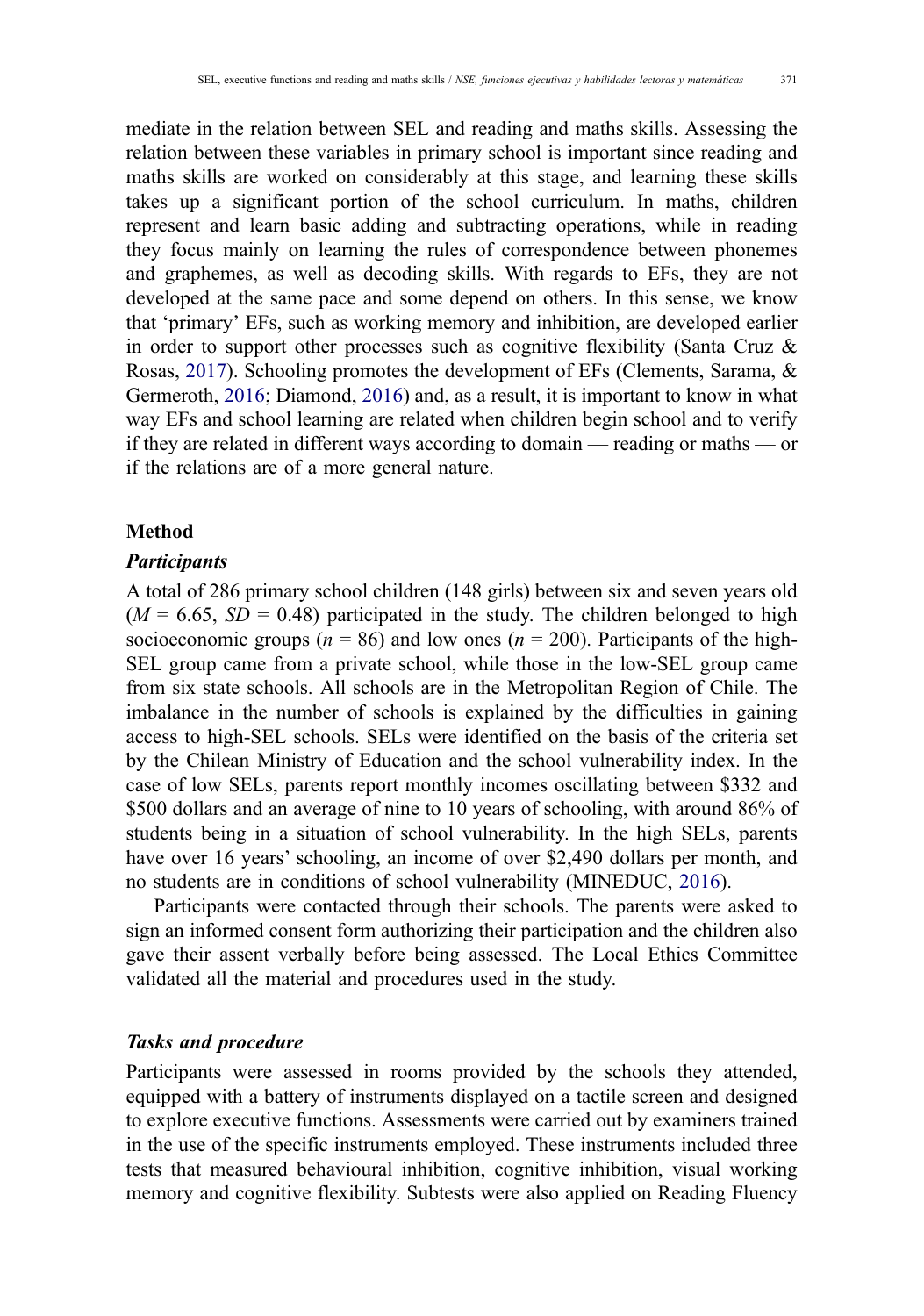<span id="page-5-0"></span>and Maths Fluency from the Woodcock-Muñoz Battery III (Muñoz, Woodcock, McGrew, & Mather, [2005\)](#page-24-0).

## Behavioural inhibition

Assessed through the Bzz Inhibition task, which is a subtest of the TENI test (Tenorio, Arango, Aparicio, & Rosas, [2016\)](#page-25-0). This task comprises two parts. In the first part, we see flies moving on the screen and the children have to touch as many flies as possible with their finger during a period of one minute. After this phase, the examiner tells the child that they have to leave the room for a moment and asks the child not to play during their absence. The examiner goes out, leaving the child alone for five minutes with the game still running. The hope is that the child will inhibit their impulse to play in line with the instructions given by the assessor. This task collects information on whether the child touches the screen and on how long they take before they touch it. As a variable, we used the number of touches made by the participant during the second phase of the test, i.e., when they were explictly asked not to touch the screen.

## Cognitive inhibition

In order to assess this function, we used the Hearts and Flowers (H&F) paradigm, which is an experimental task developed by Davidson, Amso, Anderson, and Diamond [\(2006](#page-23-0)), and is one of the standard tests used to assess executive functions in children. In this task, every time they see a heart on the screen children are asked to touch the side where the heart appears. At the same time, every time they see a flower they are asked to touch the side of the screen on which the flower appears. The task has three stages: in the first stage (20 items) only hearts appear; in the second stage (20 items) only flowers appear; and in the third stage (33 items) flowers and hearts appear. For the analysis, the dependent variable was taken to be the number of correct responses in stage 3, which evaluated cognitive inhibition (Davidson et al., [2006](#page-23-0)). Responses given 200 milliseconds before the stimulus appeared were considered to be anticipatory and were thus excluded from the analysis.

## Visual working memory

The subtest Topo el topo torpe ('Catch the clumsy mole') of the Child Neuropsychological Assessment Test (TENI; Tenorio et al., [2016](#page-25-0)) was used to assess this. Participants were shown a grid with  $3 \times 3$  holes through which a mole appears. The participant has to say which holes the mole appeared through in the right sequence immediately after the presentation. The test increases in difficulty depending on the number of holes the mole appears in and the distance between them. The dependent variable is the number of correct touches.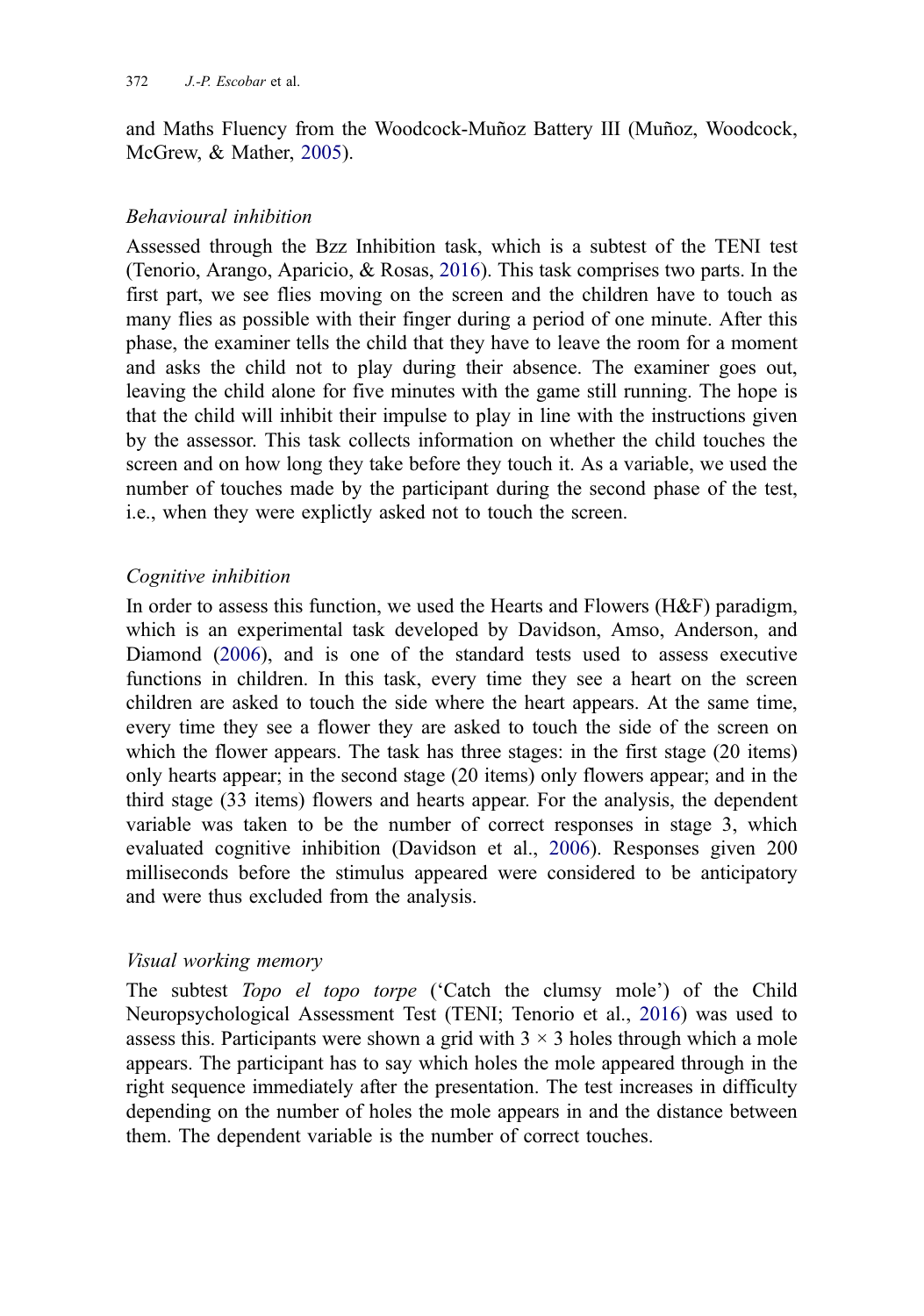## Cognitive flexibility

Participants are presented with four geometric shapes — a circle, a triangle, a square and a pentagon — that may be different in colour and size. The task consists of selecting three figures that follow a specified pattern. Nevertheless, after getting five items right, the criteria changes without the participant being alerted, which means they need to use flexibility in order to cease doing the same thing and to look for an alternative solution. The number of correct responses is taken to be the variable of interest in this test.

#### Reading

The Reading Fluency test of the Woodcock-Muñoz Battery III (Muñoz et al., [2005](#page-24-0)) was used. Participants read short sentences and answer if they are true or false in a maximum time of 180 seconds. For example, in answer to the statement 'Most apples are blue', the participant has to mark T if they think it is true and F if they consider it to be false. The number of correct responses is taken as the variable to be considered in the analysis.

#### **Mathematics**

The Mathematics Fluency test of the Woodcock-Muñoz Battery III (Muñoz et al., [2005](#page-24-0)) was used. In this test, participants must solve simple maths operations in writing (additions, subtractions and multiplications of one, two and three digits) in a maximum time of 180 seconds. The dependent variable is the number of correct responses given with the maximum time allocated.

## Data analysis

Variance analyses (ANOVAs) were carried out for each of the dependent variables of the study to evaluate the effect of SEL on the development of executive functions, reading and maths. Pearson correlation tests were also carried out to identify the size of the effect and the extent of the relation between EFs and measurements of reading and maths skills. Finally, the Sobel-Goodman test was used to evaluate the mediating role of EFs on the relation between reading and maths skills and SELs. This test is used to verify mediation hypotheses. A level of statistical significance equal to or below .05 was established.

#### Results

## Do SELs have an effect on executive functions and reading and maths skills?

An ANOVA test was carried out ([Table 1\)](#page-7-0) to evaluate the effect of SEL on EFs and maths and reading skills. After verifying compliance with assumptions of variance normality and homogeneity (Levenne's test,  $p > .05$ ), it is observed that the differences between the means are significant, except in the case of visual working memory. As a result, SEL is found to have an effect on the EFs'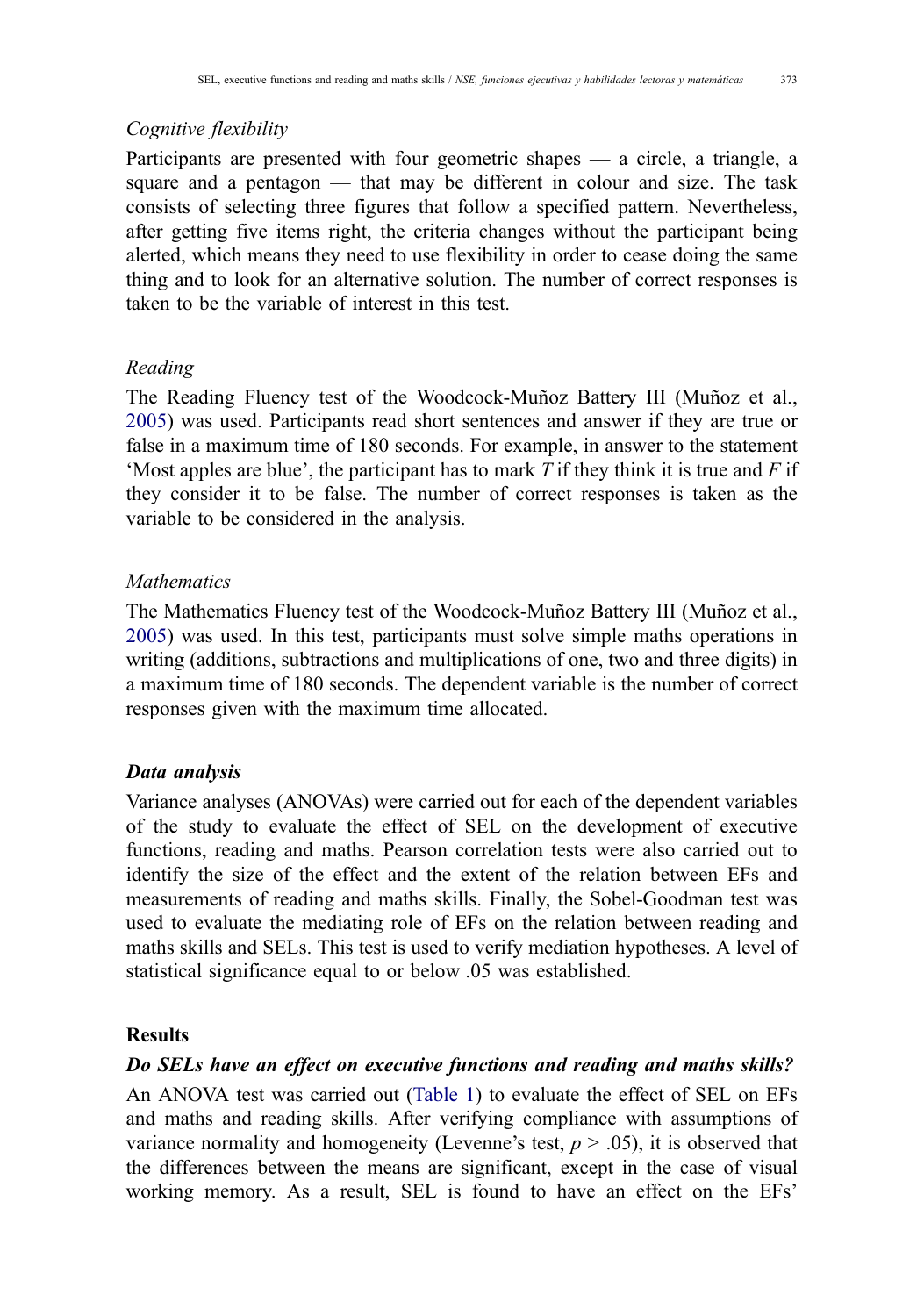| Variable/SEL | Low SEL<br>M(SD) | High SEL<br>M(SD) | F       | p    | $\eta_p^2$ |
|--------------|------------------|-------------------|---------|------|------------|
| Reading      | 8.67(2.33)       | 13.01(2.03)       | 225.019 | .000 | .441       |
| Mathematics  | 8.73(2.43)       | 12.87(2.05)       | 192.544 | .000 | .403       |
| Behav Inhib  | 9.65(6.38)       | 11.33(6.22)       | 4.041   | .045 | .014       |
| Cogn Inhib   | 8.71 (2.72)      | 12.16(2.04)       | 56.018  | .000 | .308       |
| Flexibility  | 9.35(3.05)       | 11.35(2.37)       | 28.127  | .000 | .098       |
| <b>VWM</b>   | 10.33(3.56)      | 9.70(2.92)        | 1.973   | .161 | .007       |

<span id="page-7-0"></span>Table 1. Descriptive statistics and results of the ANOVA.

Note: Behav Inhib = behavioural inhibition; Cogn Inhib = cognitive inhibition; VWM = visual working memory

measurement and on reading and maths skills. Consistently, differences are found in favour of high SELs, who obtain higher scores.

## What is the extent of the relation between executive functions and reading and maths skills?

Since previous studies have already shown that EFs are fundamental to reading and maths development, a Pearson correlation test was carried out to determine the extent of the relation between EFs and reading and maths skills and to obtain an approximation of shared variance between the variables (Table 2).

The correlation analysis shows that cognitive inhibition and flexibility correlate moderately and positively in reading and maths. Furthermore, flexibility presents low and positive correlations with maths and reading.

## Do executive functions mediate the relation between SEL and reading and maths skills?

Given that SEL has an effect on EFs and school learning, it is reasonable to ask if inhibition and cognitive flexibility may mediate the relation between SEL and reading and maths. To do this, we carried out the Sobel-Goodman test ([Table 3\)](#page-8-0).

| Variable       |                        |          |          |         |          |      |
|----------------|------------------------|----------|----------|---------|----------|------|
| 2              | Reading<br>Mathematics | $.673**$ |          |         |          |      |
| 3              | Behav Inhib            | .112     | .069     |         |          |      |
| $\overline{4}$ | Cogn Inhib             | $.563**$ | $.628**$ | .075    |          |      |
| 5              | Flexibility            | $.235**$ | $.237**$ | .022    | $.239**$ |      |
| 6              | VWM                    | .014     | .079     | $-.009$ | .140     | .082 |

Table 2. Correlations between variables.

Note: Behav Inhib = behavioural inhibition; Cogn Inhib = cognitive inhibition; VWM = visual working memory;  $**_p \leq .01$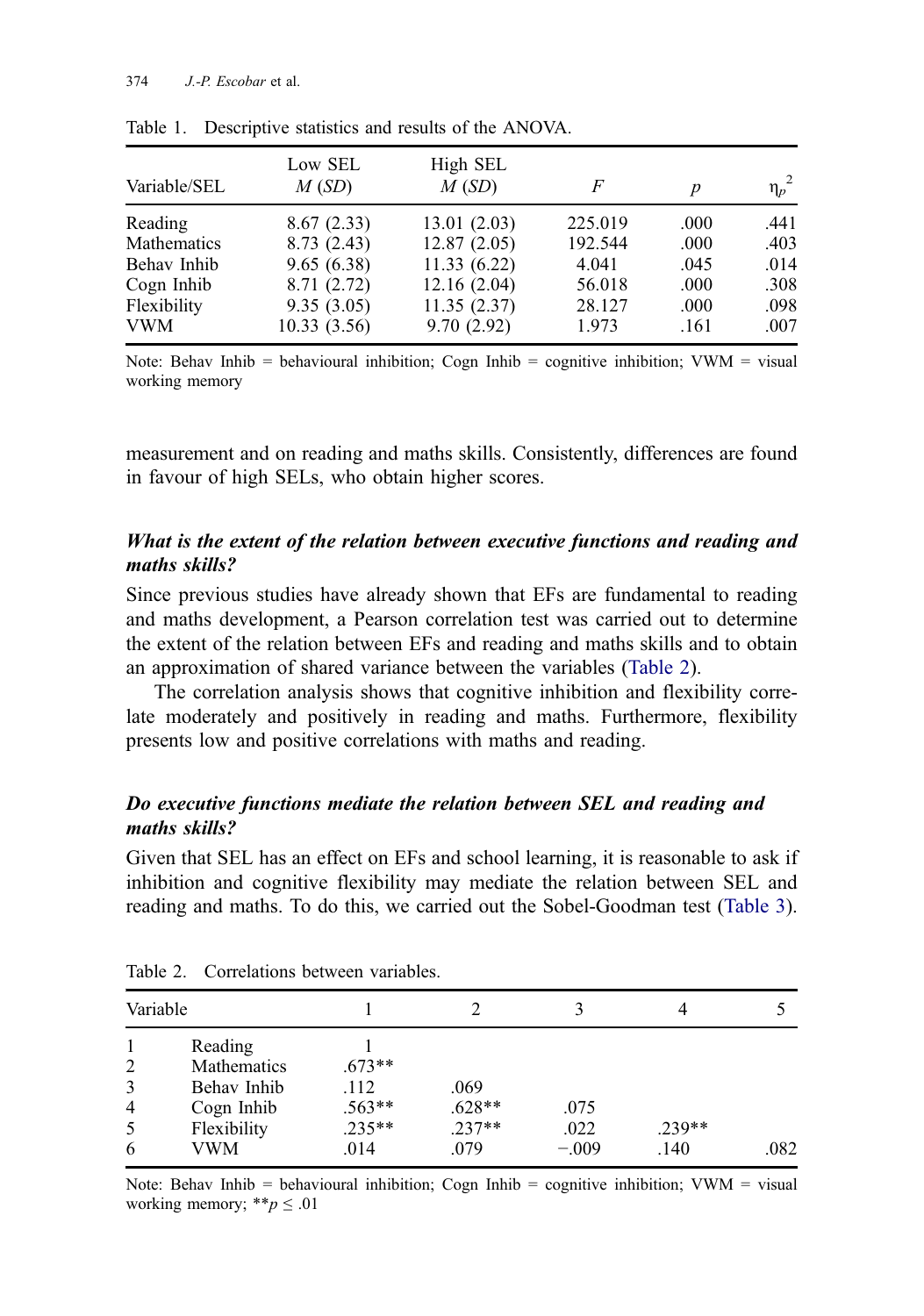|             | SEL and<br>DV<br>B(SE) | SEL and<br>mediator<br>B(SE) | SEL and mediator DV<br>predictor<br>B(SE) | Sobel-<br>Goodman Test | $\boldsymbol{p}$ |
|-------------|------------------------|------------------------------|-------------------------------------------|------------------------|------------------|
|             |                        |                              | Reading                                   |                        |                  |
| Flexibility |                        | 2.01(0.378)                  | .029(.050)                                | 0.57                   | .56              |
| Inhibition  |                        | 3.45(.46)                    | .192(.078)                                | 2.44                   | .015             |
| Reading     | 6.35(0.48)             |                              |                                           | 13.17                  | .000             |
| Mathematics |                        |                              |                                           |                        |                  |
| Flexibility |                        | 2.01 (.378)                  | .032(.049)                                | 0.65                   | .52              |
| Inhibition  |                        | 3.45(.46)                    | .358(.077)                                | 4.14                   | .000             |
| Mathematics | 424 (.48)              |                              |                                           | 8.87                   | .000             |

<span id="page-8-0"></span>Table 3. Results of the Sobel-Goodman test.

Note: SEL = Socioeconomic level;  $B =$  Non-standardized coefficients;  $SE =$  standard error in nonstandardized coefficients;  $DV =$  dependent variable

Results of the Sobel-Goodman test show that after controlling the SEL effect, cognitive inhibition is a variable that partially mediates the relation with reading  $(p = .015)$  and maths  $(p = .000)$  performance, since the direct relation between SEL and reading performance is significant and positive. In the case of cognitive flexibility, the same test shows that this is not a mediating variable to explain the relation between SEL and reading performance  $(p = .56)$  or maths performance  $(p = .52)$ .

In summary, the results suggest that SEL could influence the development of EFs and school learning. Participants with high SELs show better performance in tasks testing flexibility, behavioural and cognitive inhibition, reading and maths. On analysing the relation between EFs and school learning, flexibility and cognitive inhibition in particular show correlations with reading and maths. The effect of SEL on the development of EFs and school learning leads us to consider the role of flexibility and cognitive inhibition as mediators of the relation between SEL and school learning. The results show that cognitive inhibition partially mediates the relation between both variables, but that cognitive flexibility does not.

#### Discussion

This study has evaluated the effect of SEL on the development of EFs and reading and maths skills in primary school children in Chile. The results suggest that SEL could have an effect on the development of Efs, given that children with high SELs obtained higher scores than their low-SEL peers in tasks testing flexibility and behavioural and cognitive inhibition. This shows similar findings to those from other studies that report that growing up in conditions of poverty influences EFs (Lipina & Colombo, [2009;](#page-24-0) Raizada & Kishiyama, [2010](#page-24-0)). Studies show that children with low SELs obtained lower scores than their peers with high SELs in tasks testing cognitive flexibility (Kishiyama, Boyce, Jimenez, Perry, & Knight,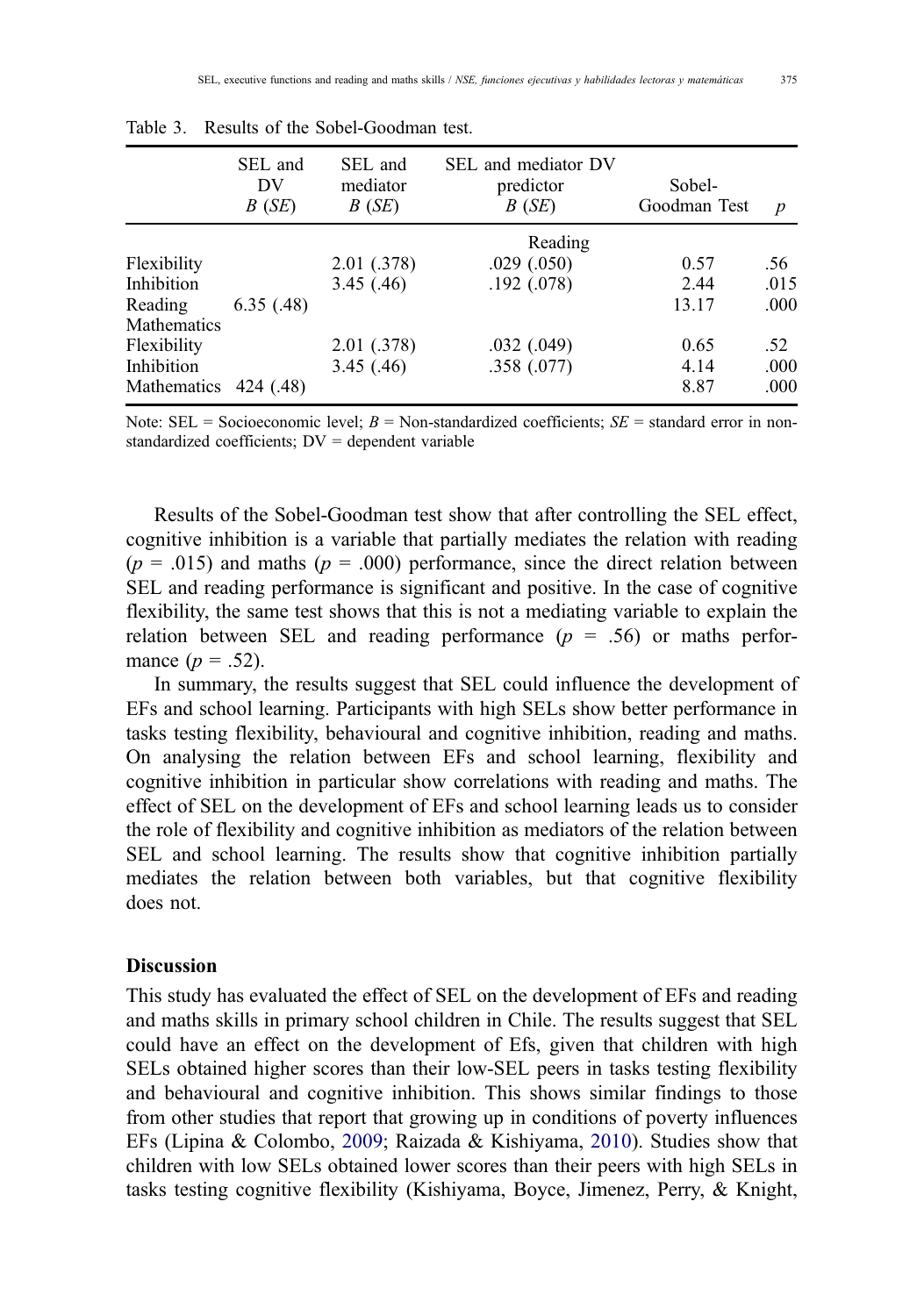<span id="page-9-0"></span>[2009](#page-23-0); Lipina, Martelli, Vuelta, Injoque-Ricle, & Colombo, [2004](#page-24-0)), behavioural inhibition (Evans & Kim, [2013](#page-23-0); Ruberry et al., [2016](#page-25-0)) and cognitive inhibition (Farah et al., [2006](#page-23-0)). Regarding the absence of significant differences in visual working memory according to SEL, it is possible that these were not found due to the assessment paradigm. In this sense, both groups attained the maximum possible marks in the execution of the task, with the result being that no differences are found in performance levels and low correlations are shown.

The relation between SEL and the development of EFs is complex. For some authors, the stress caused by the lack of economic resources affects the levels of sensitivity, care and responsibility shown by parents in relation to their children. Consequently, children's cortisol levels increase, thus having an impact on the development of EFs (Blair, Granger, & Peters Razza, [2005](#page-22-0); Blair et al., [2011\)](#page-22-0). Other models offer an explanation based on family income levels, since these determine the availability of economic resources that will help provide better education and an environment rich in stimuli, as well as the time and opportunities for parents to guide their children (Brown, Ackerman, & Moore, [2013;](#page-22-0) Yeung, Linver, & Brooks-Gunn, 2002). Authors such as Hackman et al. ([2015\)](#page-23-0) suggest that the mother's level of schooling, the home atmosphere and family income per capita influence the development of EFs, and that, moreover, improvements in income levels impact positively on EFs.

Regarding the development of reading and maths skills, SEL also presented a significant effect in our analyses, in line with other previous studies (Escobar  $\&$ Meneses, [2014;](#page-23-0) Herbers et al., [2012](#page-23-0)). In the South American context, studies have shown that children with low SELs are less exposed to print and to shared reading experiences (Larraín, Strasser, & Lissi, [2012\)](#page-24-0). Likewise, in variables such as vocabulary, parents with low SELs show lower levels of performance, which impacts on the reading performance of their children (Coddington, Mistry, & Bailey, [2014](#page-22-0)).

While SEL could influence the development of EFs and reading and maths skills, we also explored the extent to which EFs explain the development of these skills. The results show that cognitive inhibition shares almost 32% of variance with reading and almost 39% with maths skills. Similarly, the flexibility measure shares 5% with reading and almost 6% with maths. The relation between cognitive inhibition and reading development is explained by the role of flexibility and cognitive inhibition in comprehension and reading fluency (Colé, Duncan, & Blaye, [2014](#page-22-0)). We should remember that the paradigm used to assess reading skills includes fluency and comprehension, which can be evaluated at early stages of reading development given the orthographic transparency of Spanish (Seymour, Aro, & Erskine, [2003\)](#page-25-0). On the other hand, it has been found that inhibitory control and cognitive flexibility are predictive of early maths performance (Clark, Pritchard, & Woodward, [2010\)](#page-22-0).

The results of this study show the possible effect of SEL on reading and maths skills as well as on EFs. It has also been found that cognitive inhibition explains a significant part of the variance of reading and maths skills. Consequently, it is reasonable to ask if EFs — measured through cognitive inhibition and flexibility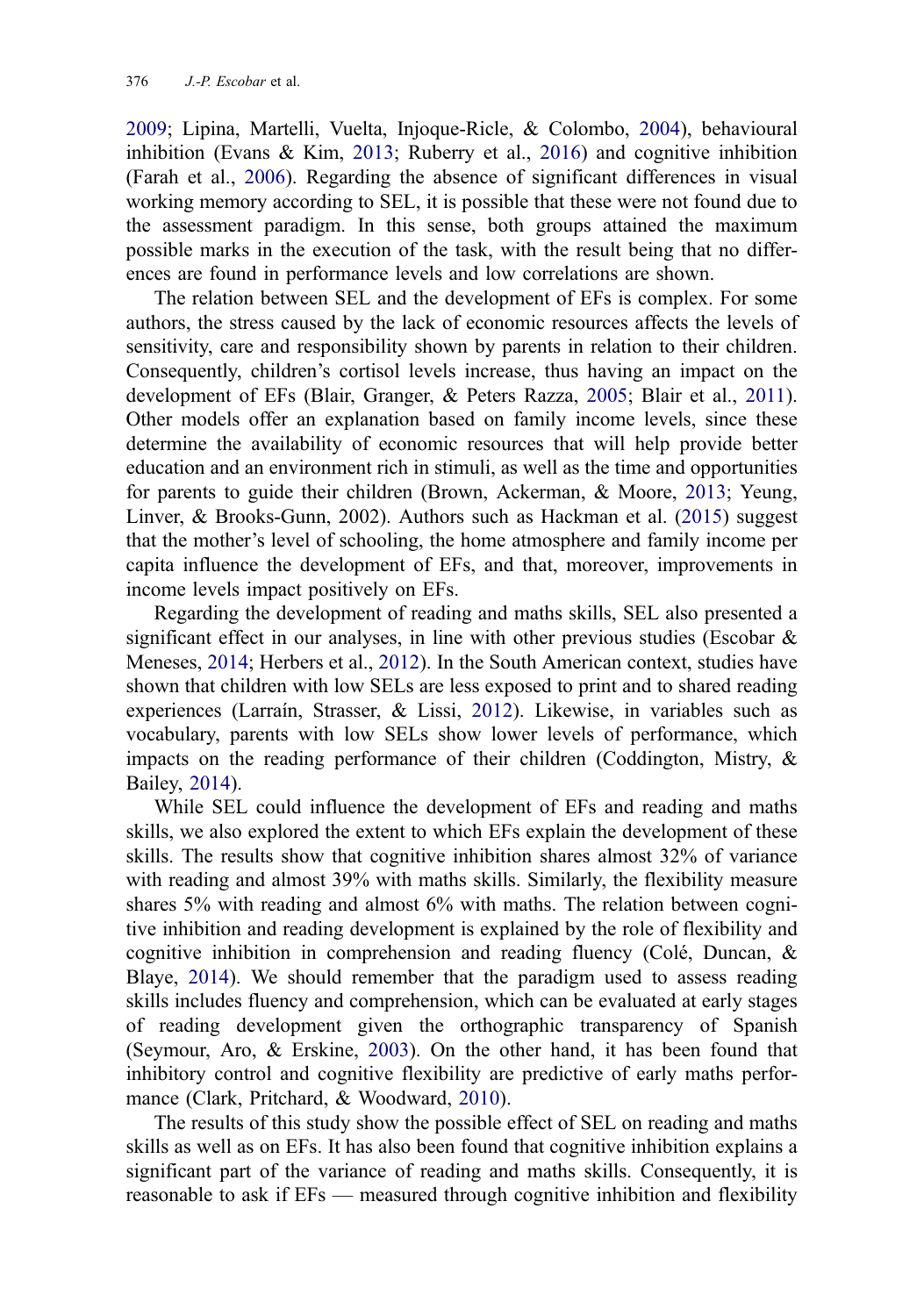<span id="page-10-0"></span>— could mediate the relation between maths and reading skills and SEL. Our results show inhibition to be a variable that does partially mediate this relation, while cognitive flexibility does not. The fact that we did not find this effect could be due to the nature of the paradigm used and the age of the participants. In this sense, the task may be complex insofar as the participants have to infer if their responses are correct or incorrect on the basis of the feedback provided by the examiner and, furthermore, are able to vary their responses in line with different attributes in the form of stimuli, size and colours.

Although the tests used to assess FE and the age groups considered are not the same, other studies report similar general results to ours in relation to the mediating effect of EFs on SEL and reading and maths performance. For example, in a sample of Brazilian children in years four and six of primary school, Corso, Cromley, Sperb, and Salles [\(2016](#page-22-0)) report that EFs, specifically working memory, attention and behavioural inhibition, mediate the relation between SEL and reading comprehension skills. Similar results are reported by Dilworth-Bart ([2012\)](#page-23-0), who, in a sample with preschool children, reports that executive functions mediate the relation between SEL and mathematics performance. Likewise, Fitzpatrick, McKinnon, Blair, and Willoughby ([2014\)](#page-23-0) found that EFs continue to predict academic performance after controlling the SEL effect and also partially explain the association between SEL and maths performance.

Growing up in poverty means having a greater chance of being exposed to stress factors, such as lack of stability and family violence, physical or emotional abuse and economic deprivation, that could influence cognitive development (Guinosso, Johnson, & Riley, [2016](#page-23-0)). While factors of social and economic deprivation influence the development of executive functions (Ursache, Noble, & Blair, [2015\)](#page-25-0) and reading and maths skills (Perry & McConney, [2013\)](#page-24-0), it is also expected that schooling will compensate for these effects (Hackman et al., [2015\)](#page-23-0). In the case of Chile, it would seem that this is not the case, since SEL restricts the educational opportunities available to children due to the high level of segregation and selection carried out by schools (Hernández & Raczynski, [2015;](#page-23-0) Valenzuela et al., [2014\)](#page-25-0). It is instead highly likely that children with low SELs will attend schools that cannot compensate for these difficulties (Rosas & Santa Cruz, [2013](#page-25-0); Villalobos & Quaresma, [2015\)](#page-25-0).

Among the different limitations of this study, it is important to note that the results have been collected from primary school children in Chile and that a causal relation between the variables cannot be established due to the transversal nature of the study. Another limitation is the global measurement of reading and maths performance, which restricts the interpretation of the results. On these lines, it would be interesting to include measures of phonological awareness, naming speed or counting, as well as verbal working memory, which are also related to reading and maths skills (Nevo & Breznitz, [2011;](#page-24-0) Viterbori, Usai, Traverso, & De Franchis, [2015\)](#page-25-0). We should also point out the care taken in interpreting task 3 of the Hearts & Flowers test, used as an indicator of cognitive inhibition, since the 'purity' of the test to measure inhibition is debatable (Diamond, Barnett, Thomas, & Munro, [2007\)](#page-23-0). The results would be more conclusive if we had data on non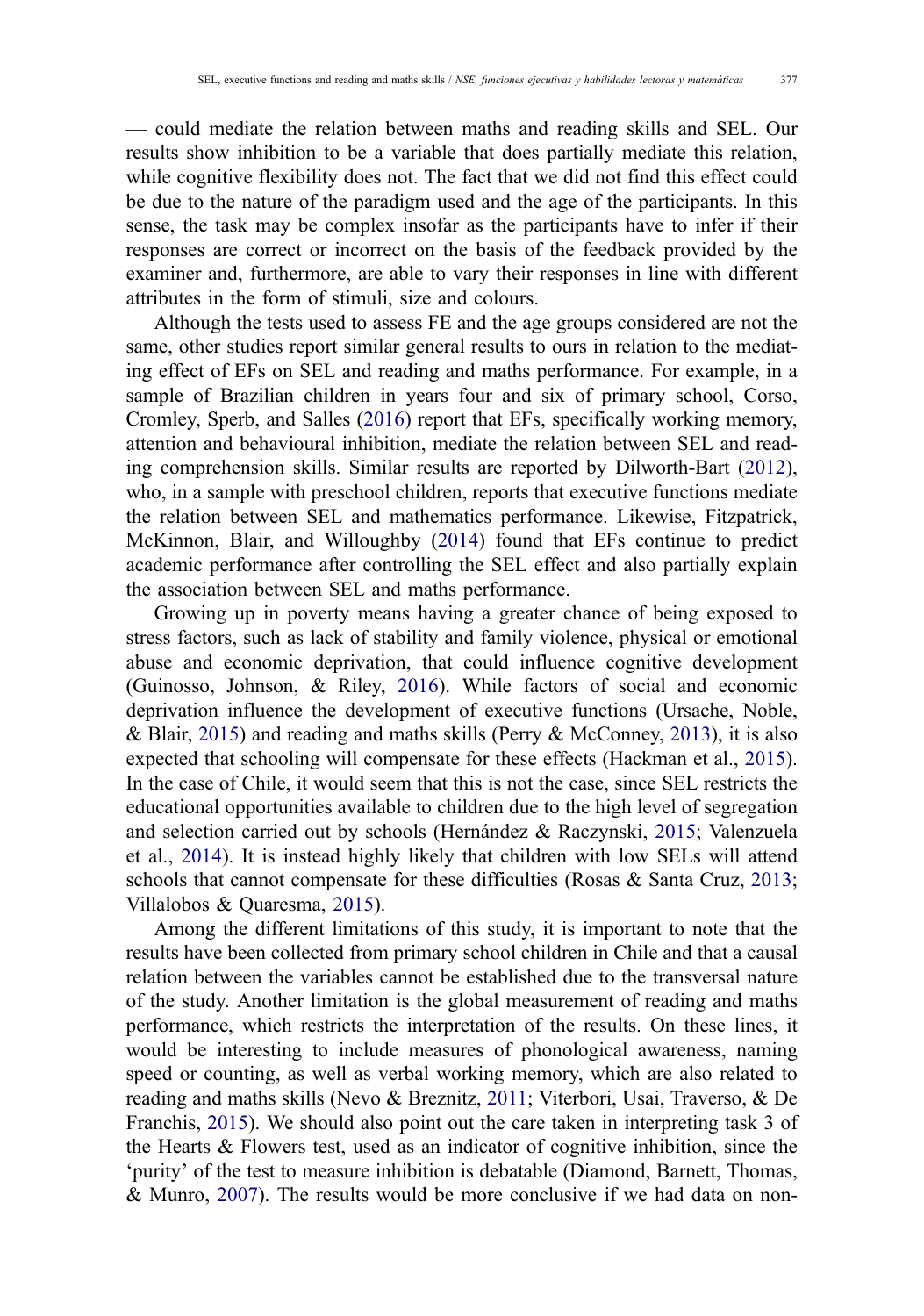attendance rates by school, since school absence is a factor which can potentially modulate cognitive skills and learning. The effect of SEL on the development of EFs and reading and maths skills should also be interpreted with caution, since a global indicator of SEL was used at a school level and not on an individual level, which would take into account aspects such as the mother's level of schooling and intelligence and indicators related to the satisfaction of basic needs. Moreover, the imbalance between the number of schools according to SEL should also be considered.

Future studies could employ longitudinal approaches to reach causal conclusions from a developmental perspective. This would enrich our knowledge of the interaction between EFs and school learning, as well as revealing what happens at other school stages due to the dynamic nature of the relation between the variables (Santa Cruz & Rosas, [2017\)](#page-25-0) and the cognitive demands made in order to carry out reading and maths tasks.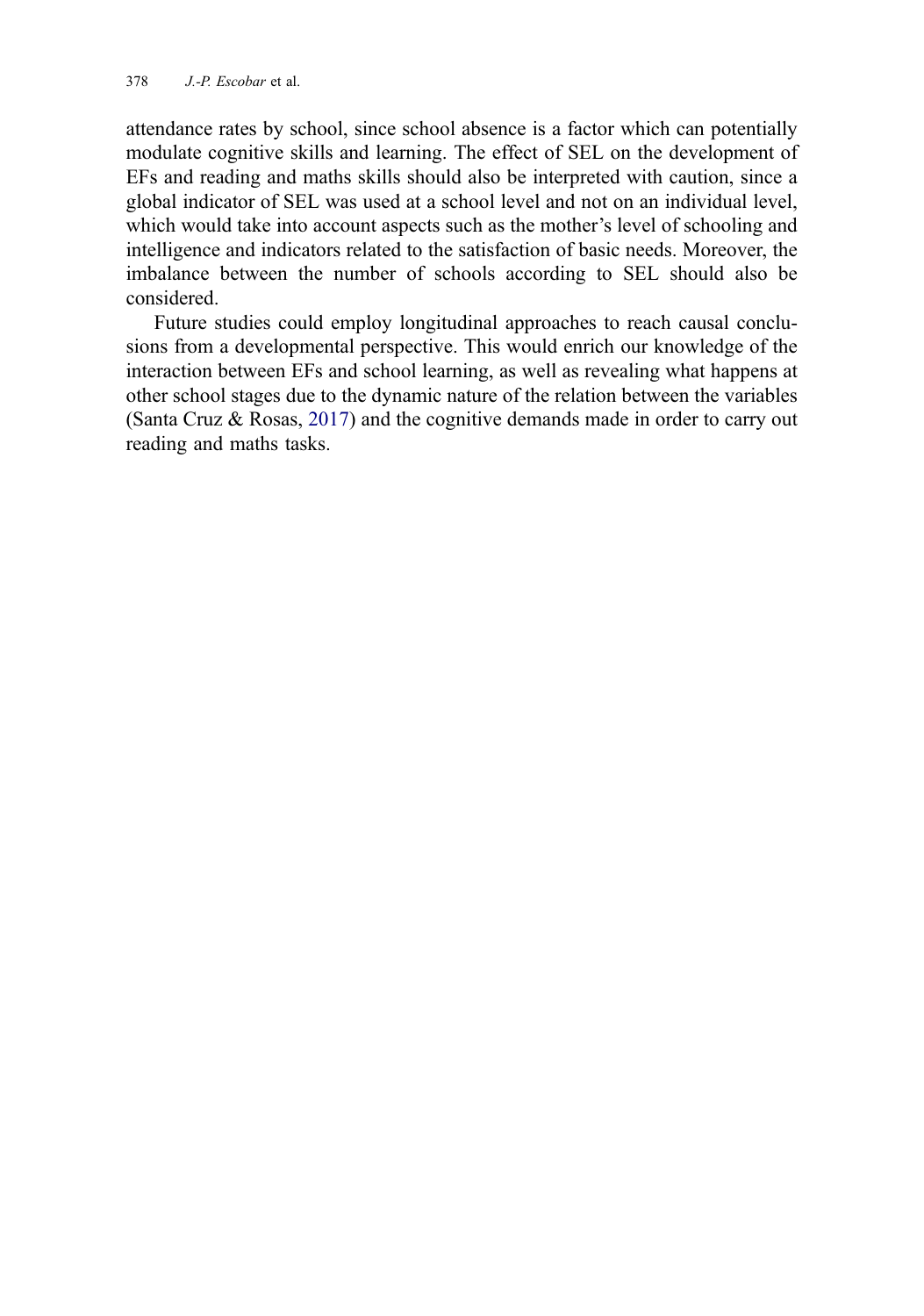## El rol de las funciones ejecutivas en la relación entre el nivel socioeconómico y el desarrollo de habilidades lectoras y matemáticas

Las funciones ejecutivas (FE) son un conjunto de procesos cognitivos que incluyen flexibilidad cognitiva, memoria de trabajo, inhibición cognitiva y conductual, planificación, monitorización y organización de tareas (Diamond, [2013\)](#page-23-0). Las FE son requeridas al realizar una tarea, permitiendo controlar y monitorizar las funciones mentales involucradas para su ejecución (Miyake & Friedman, [2012](#page-24-0)), considerándoseles como un concepto sombrilla que integra intercorrelacionada las funciones (Miyake et al., [2000](#page-24-0)). Por lo anterior es crítico conocer cuáles de estos procesos preceden y potencian el desarrollo de los precursores del aprendizaje y por tanto el rendimiento escolar (Best, Miller &, Naglieri, [2011](#page-22-0)). El conocimiento de las FE, especialmente en la edad escolar, permite comprender su papel en contextos de aprendizaje que requieren adaptación y flexibilidad ante situaciones nuevas.

Diversas investigaciones han estudiado FE y su relación con las habilidades lectoras y matemáticas (Lee & Bull, [2016;](#page-24-0) Mulder, Verhagen, Van der Ven, Slot, & Leseman, [2017;](#page-24-0) Purpura, Schmitt, & Ganley, [2017](#page-24-0)). Con respecto a la relación entre las FE y la lectura, la memoria de trabajo es relevante para la decodificación lectora, en tanto requiere mantener las letras por breves períodos de tiempo para leer fluidamente una palabra (Nevo & Breznitz, [2013](#page-24-0)). También se ha evaluado su rol para la comprensión lectora ya que los déficits en memoria de trabajo explican parte de las dificultades en comprensión (Carretti, Borella, Cornoldi, & De Beni, [2009](#page-22-0)). Por otra parte, inhibición cognitiva y flexibilidad juegan un papel importante para la ejecución de tareas de velocidad de denominación (van der Sluis, de Jong, & van der Leij, [2004](#page-25-0)). En este sentido, la recuperación eficaz de las etiquetas fonológicas asociadas a las letras o grupos de letras, está determinada por la habilidad para inhibir los códigos irrelevantes, buscar y recuperar rápidamente respuestas adecuadas (Altemeier, Abbott, & Berninger, [2008](#page-22-0)).

Con respecto a las matemáticas, las FE son un importante predictor (Blair & Razza, [2007;](#page-22-0) Bull & Scerif, [2001\)](#page-22-0) diferenciado por el tipo de tarea (Arán Filippetti & Richaud, [2017](#page-22-0)). Por ejemplo, memoria de trabajo e inhibición correlacionan más con el cálculo mental de sumas y restas, ya que requieren tranferir y mantener información para realizar la operación (Gilmore, Keeble, Richardson, & Cragg, [2015](#page-23-0); Raghubar, Barnes, & Hecht, [2010\)](#page-24-0). La inhibición, se asocia más con el conteo (Lan, Legare, Ponitz, Li, & Morrison, [2011](#page-23-0)), porque permite suprimir información distractora. Por su parte, la flexibilidad se asocia más con resolución de problemas matemáticos verbales (Cantin, Gnaedinger,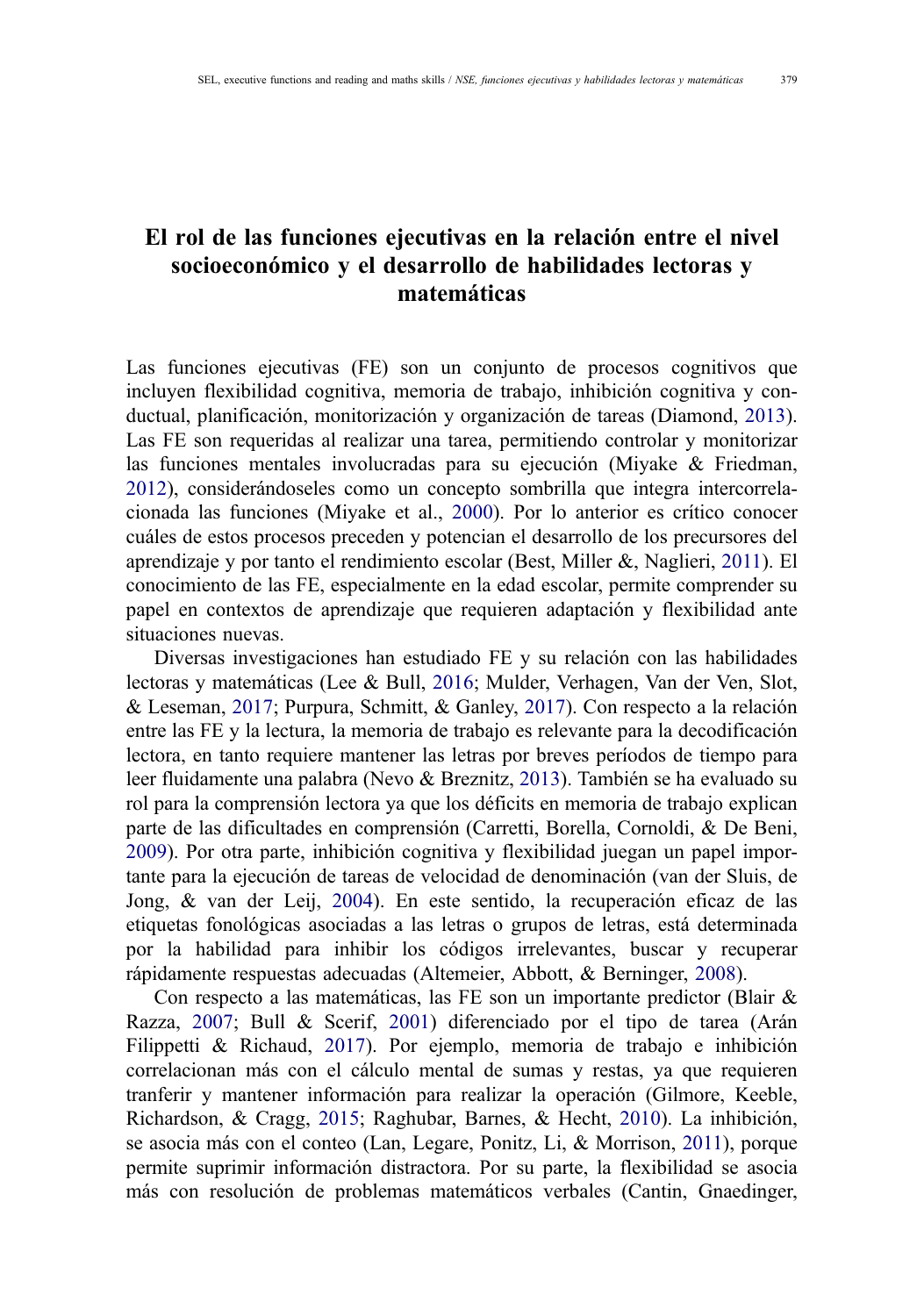Gallaway, Hesson-McInnis, & Hund, [2016](#page-22-0)). Sin embargo, también se dice que sólo la memoria de trabajo, y no la flexibilidad ni la inhibición, predicen el desempeño en matemáticas (Bull & Lee, [2014](#page-22-0); Van der Ven, Kroesbergen, Boom, & Leseman, [2012\)](#page-25-0). Este es un punto de controversia en el área, debido a la impureza de la medición de las FE dado su carácter dinámico (Miyake et al., [2000](#page-24-0); Van der Ven et al., [2012](#page-25-0)).

Si bien la evidencia muestra la importancia de las FE para el desarrollo de habilidades lectoras y matemáticas, otras variables, tales como el nivel socioeconómico (NSE), se relacionan con el desarrollo de las FE (Hackman & Farah, [2009;](#page-23-0) Sarsour et al., [2011](#page-25-0)). En este sentido, los hijos de madres con menor nivel educacional obtienen puntajes menores en tareas orientadas a la fluidez semántica y fonológica (Ardila et al., [2005](#page-22-0)) y la evaluación de memoria de trabajo (Farah et al., [2006;](#page-23-0) Hackman, Gallop, Evans, & Farah, [2015](#page-23-0)). También se ha encontrado que comparativamente, el desempeño de niños de NSE bajo es menor en tareas de autorregulación que niños de NSE alto (Raver, Blair, & Willoughby, [2013](#page-25-0)). En el contexto latinoamericano, Ardila y colaboradores ([2005\)](#page-22-0), evaluaron a niños colombianos y mexicanos de entre cinco y 14 años, y encontraron que el nivel educativo de los padres es una variable ambiental que podría explicar el desarrollo de las FE. Así también, Lipina y colaboradores, (2013) en una muestra de preescolares argentinos encontró que los participantes de NSE bajo obtuvieron menores puntajes en tareas de memoria de trabajo visual y planificación en comparación a un grupo de NSE alto. Resultados similares son reportados por da Rosa y colaboradores ([2016\)](#page-23-0), niños brasileños que asistían a colegios públicos de NSE bajo puntuaron significativamente más bajo que sus pares asistentes a colegios privados en tareas de memoria de trabajo visual e inhibición cognitiva y conductual.

Según datos de la OECD, Chile tiene una de las mayores tasas de pobreza en comparación a otros países miembros, ya que el 23.5% de los niños viven en un hogar con un ingreso menor a la mitad de la mediana nacional (OECD, [2015\)](#page-24-0). También reportan grandes diferencias en deprivación educativa entre niños de alto y bajo NSE, así como inequidad en el bienestar de los niños en tanto los de NSE alto tienen mejores condiciones materiales y de calidad de vida que los de NSE bajo (OECD, [2015\)](#page-24-0). Esto enfrenta a un contexto en donde desarrollarse en pobreza no solo podría tener efecto en el desarrollo de las FE (Filippetti, [2011](#page-23-0); Lipina et al., [2013\)](#page-24-0), sino también en las opciones de calidad educativa, debido a la alta segregación y selección de los estudiantes por parte de los colegios estratificados por NSE (Rosas & Santa Cruz, [2013;](#page-25-0) Valenzuela, Bellei, & de los Ríos, [2014](#page-25-0)).

Esta investigación pretende conocer el impacto del NSE en el desarrollo de FE, tales como memoria de trabajo visual, inhibición cognitiva y conductual y flexibilidad, así como el efecto del NSE en el desarrollo de habilidades lectoras y matemáticas en escolares chilenos de primero básico. Además, pretende identificar la magnitud de las relaciones entre las FE y las habilidades lectoras y matemáticas, y determinar si es que las FE pueden mediar la relación entre el NSE y habilidades lectoras y matemáticas. La evaluación de la relación entre estas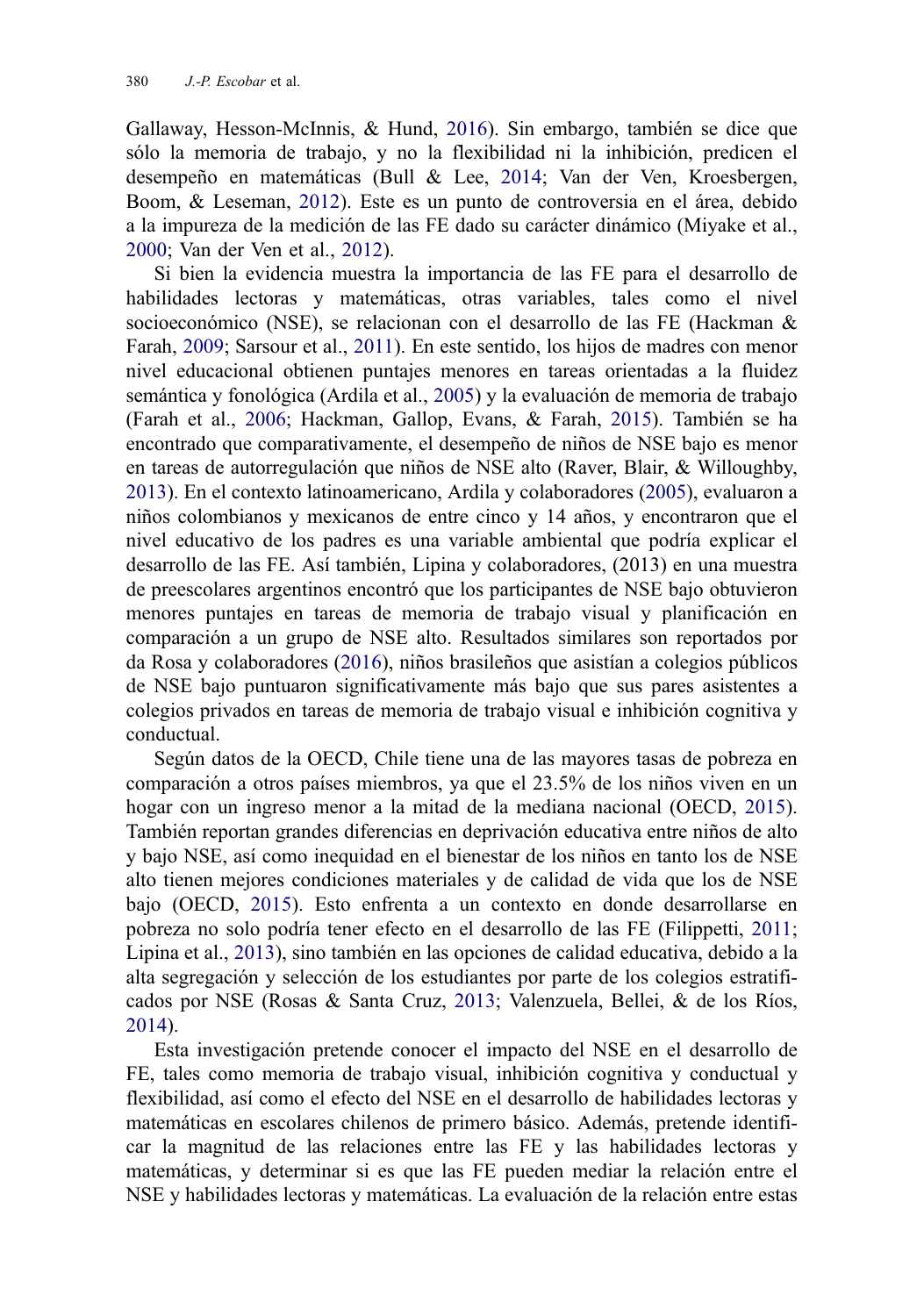variables en primero básico es importante ya que aquí las habilidades lectoras y matemáticas se ejercitan fuertemente y su aprendizaje cubre una porción significativa del currículo escolar. En matemáticas se simboliza y se aprenden operaciones básicas de suma y resta, mientras que la lectura se centra primordialmente en el aprendizaje de las reglas de correspondencia grafema-fonema y habilidades de decodificación. Con respecto a las FE, no se desarrollan al mismo ritmo y unas requieren de las otras. En este sentido, se sabe que FE 'primarias' tales como memoria de trabajo e inhibición tienen un desarrollo más temprano para sostener procesos tales como la flexibilidad cognitiva (Santa Cruz & Rosas, [2017](#page-25-0)). La escolaridad potencia el desarrollo de las FE (Clements, Sarana, & Germeroth, [2016](#page-22-0); Diamond, [2016](#page-23-0)), por lo que es importante saber de qué manera las FE y los aprendizajes escolares se relacionan al inicio de la escolaridad y verificar si es que éstas se relacionan de forma diferenciada por dominio, lector o matemático, o si las relaciones son más bien de dominio general.

## Método

#### Participantes

Participaron 286 niños (148 niñas) de seis y siete años ( $M = 6.65$ ,  $DS = 0.48$ ) estudiantes de primero básico, que pertenecían a los niveles socioeconómicos (NSE) alto  $(n = 86)$  y bajo  $(n = 200)$ . Los participantes del NSE alto provienen de un colegio, mientras que los participantes del NSE bajo de seis colegios, todos de la Región Metropolitana de Chile. La inequidad en la cantidad de colegios se explica por las dificultades para acceder a colegios de NSE alto. La caracterización del NSE se hizo en base a los criterios descritos por el ministerio de educación de Chile y el índice de vulnerabilidad escolar. Para el caso del NSE bajo los padres reportan un ingreso mensual que oscila entre los \$332 y los \$500 dólares, tienen entre nueve y 10 años de escolaridad y alrededor del 86% de los estudiantes se encuentran en situación de vulnerabilidad escolar. En el NSE alto los padres tienen más de 16 años de escolaridad, un ingreso económico mayor a \$2,490 dólares mensuales y ningún estudiante en condición de vulnerabilidad escolar (MINEDUC, [2016\)](#page-24-0).

Los participantes fueron contactados a través de sus colegios. Se les pidió a los padres que firmaran un consentimiento informado autorizando su participación y, antes de ser evaluados, los niños dieron verbalmente su asentimiento. El Comité de Ética local validó todos los materiales y procedimientos utilizados para este estudio.

#### Tareas y procedimiento

Los participantes fueron evaluados en salas facilitadas por los mismos colegios a los que asisten, con una batería de instrumentos en pantalla táctil diseñados para la exploración de las FE. Las evaluaciones fueron realizadas por evaluadores entrenados en el uso de los instrumentos específicos. Estos instrumentos incluyeron tres pruebas que midieron inhibición conductual, inhibición cognitiva, memoria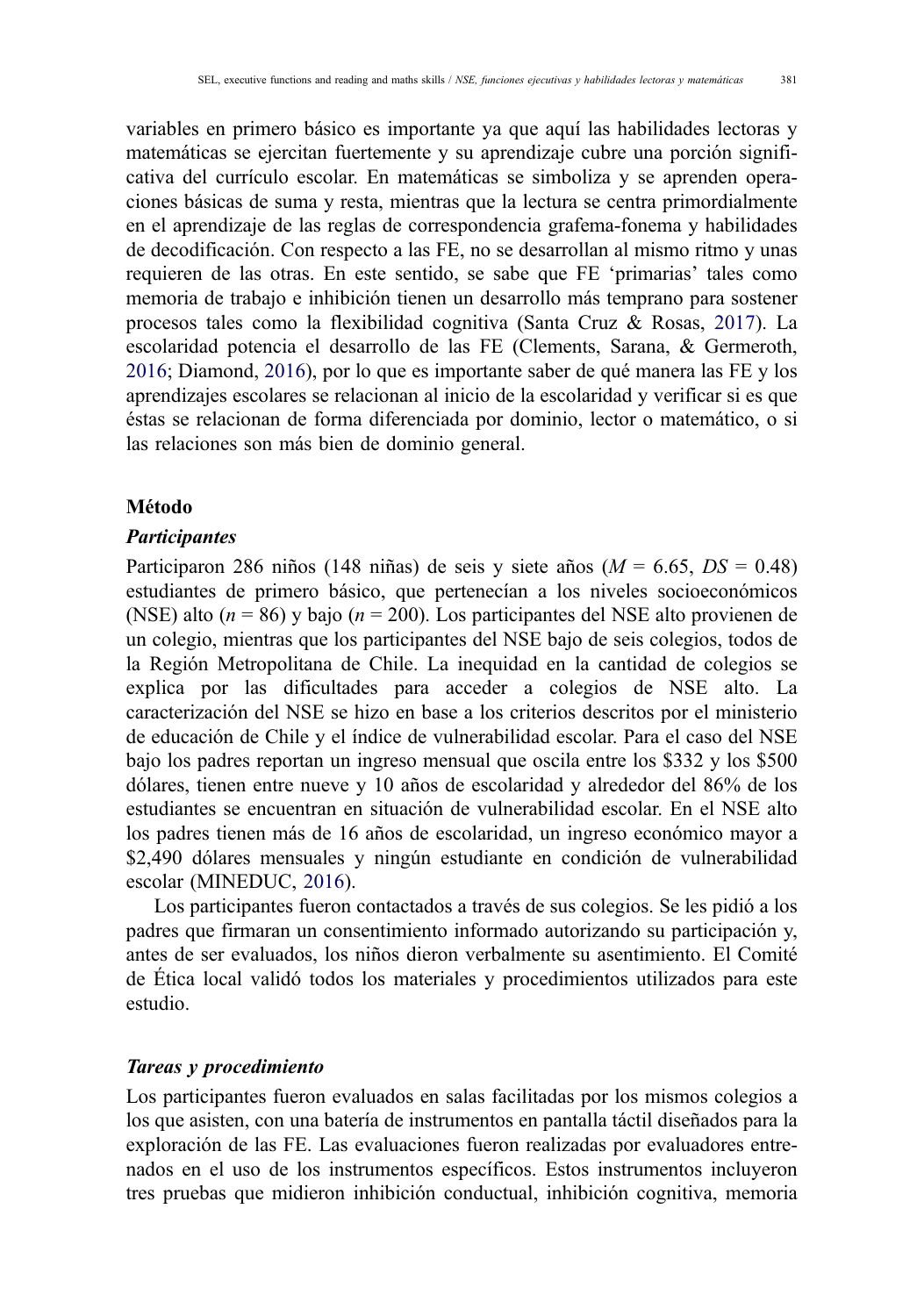de trabajo visual y flexibilidad cognitiva. Además, se aplicaron las subpruebas Fluidez en la lectura y Fluidez en matemáticas de la Batería III Woodcock-Muñoz (Muñoz et al., [2005](#page-24-0)).

## Inhibición conductual

Evaluada a través de la tarea Bzz! Inhibición que es una subprueba del test TENI (Tenorio et al., [2016\)](#page-25-0). Esta tarea está compuesta por dos partes. En la primera parte se observan moscas que están moviéndose por la pantalla y el niño debe tocar con su dedo el mayor número de moscas posible durante un minuto. Luego de esta fase el evaluador le dice al niño que debe salir un momento de la sala y que mientras esté solo no debe jugar. El evaluador sale y deja al niño solo durante cinco minutos, mientras el juego sigue corriendo. Se espera que el niño inhiba la conducta de jugar, a partir de la instrucción dada por el evaluador. En esta tarea el sistema recoge información acerca de si el niño tocó la pantalla y el tiempo que se demoró en tocar. Se utilizó como variable la cantidad de toques que dio el participante a la pantalla durante la segunda fase de la prueba, es decir cuando expresamente se le pidió no tocar la pantalla.

## Inhibición cognitiva

Para su evaluación se utilizó el paradigma Hearts and Flowers (H&F), el cual es una tarea experimental desarrollada por Davidson, Amso, Anderson, y Diamond ([2006\)](#page-23-0), y es una de las pruebas estandar para evaluar las funciones ejecutivas en niños. En esta tarea se les pide a los niños que cada vez que vean un corazón toquen en el mismo lado de la pantalla en que aparece el corazón, y que cuando vean una flor, deben tocar en el lado opuesto de la pantalla al que aparece la flor. La tarea tiene tres etapas: en la primera etapa (20 ítems) solo aparecen corazones, en la segunda etapa (20 ítems) solo aparecen flores y en la tercera etapa (33 ítems) aparecen flores y corazones. Para el análisis se tomaron como variables dependientes el número de aciertos de la etapa 3 que evalúa la inhibición cognitiva, (Davidson et al., [2006](#page-23-0)). Las respuestas dadas antes de 200 milisegundos de aparecido el estímulo, se consideran anticipatorias y fueron excluidas de los análisis.

## Memoria de trabajo visual

Para su evaluación fue utilizada la subprueba 'Topo el topo torpe' de la prueba Test de Evaluación Neuropsicológica Infantil (TENI; Tenorio et al., [2016\)](#page-25-0). Se muestra al sujeto una grilla de  $3 \times 3$  agujeros por donde aparece un topo. El participante tiene que indicar en secuencia directa los agujeros por donde apareció el topo inmediatamente después de la presentación. La prueba tiene un gradiente de dificultad creciente determinado por la cantidad de agujeros por donde aparece el topo y la distancia entre ellos. La variable dependiente es la cantidad de toques correctos.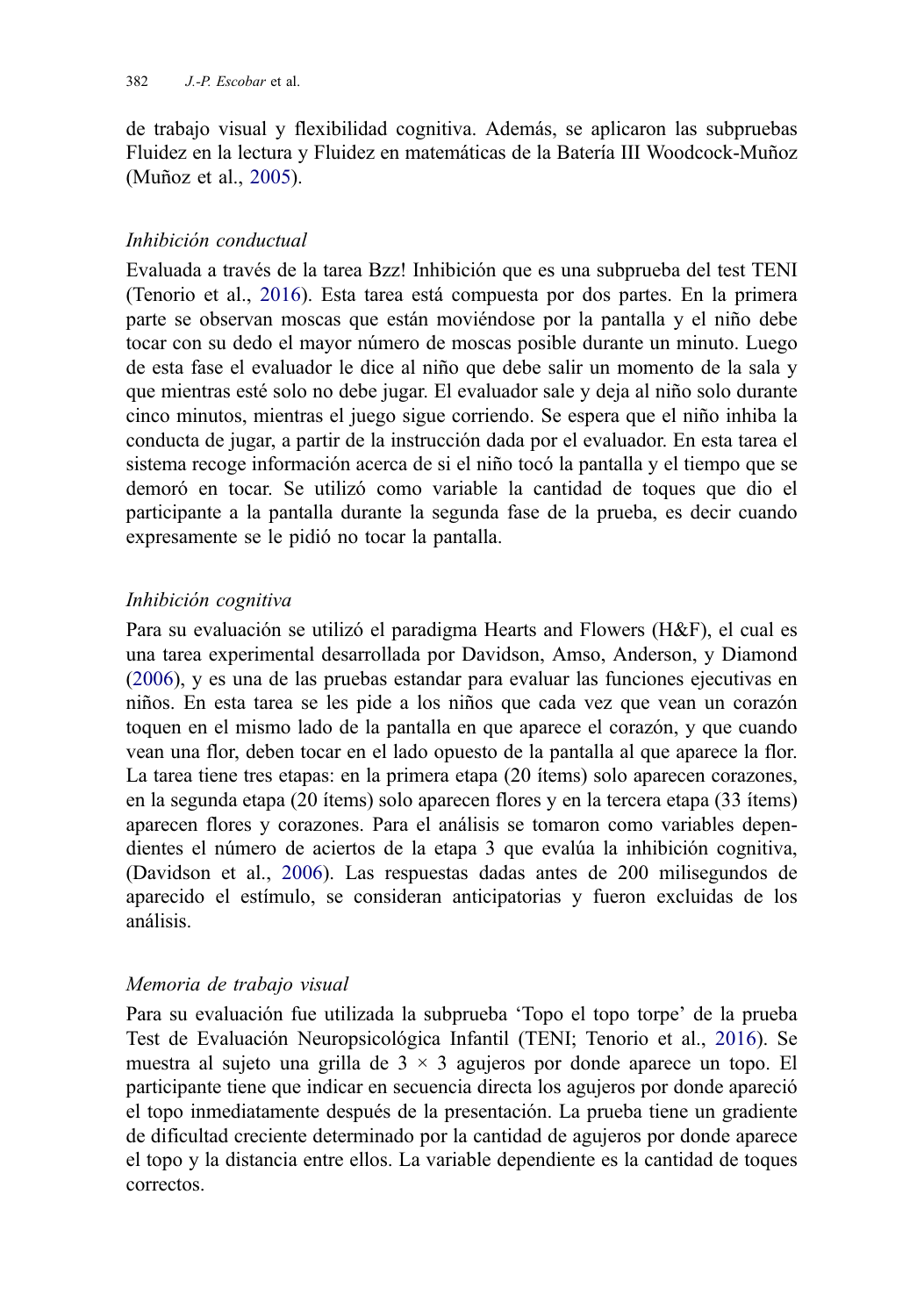## Flexibilidad cognitiva

Se presentan al participante cuatro figuras geométricas: círculo, triangulo, cuadrado, pentágono; que pueden tener colores y tamaños distintos. La tarea consiste en seleccionar tres figuras que siguen un patrón de característica determinado. Sin embargo, luego de cinco ítems correctos el criterio cambia sin que el participante sea alertado y por lo tanto, se requiere de flexibilidad para dejar de perseverar y buscar otro criterio. Se considera la cantidad de respuestas correctas como la variable de interés de esta prueba.

## Lectura

Se utilizó la prueba de Fluidez en la lectura de la Batería — III Woodcock-Muñoz (Muñoz et al., [2005](#page-24-0)). Los participantes leen frases cortas y responden si son verdaderas o falsas en un tiempo límite de 180 segundos. Por ejemplo, ante el enunciado 'La mayoría de las manzanas son azules' el participante tiene que marcar  $V$  si es que considera que el enunciado es verdadero ó  $F$  si lo considera falso. Se contabilizaron la cantidad de respuestas correctas como la variable a considerar para los análisis.

## Matemáticas

Se utilizó la prueba de Fluidez en la matemática de la Batería — III Woodcock-Muñoz (Muñoz et al., [2005](#page-24-0)). En esta prueba los participantes deben resolver de manera escrita operaciones matemáticas sencillas (sumas, restas y multiplicaciones de un, dos y tres dígitos) en un tiempo límite de 180 segundos. La variable dependiente es el número de respuestas correctas dentro del límite de tiempo.

## Análisis de datos

Para evaluar el efecto del NSE sobre el desarrollo de funciones ejecutivas, lectura y matemáticas se realizaron análisis de varianza (ANOVA) para cada una de las variables dependientes del estudio. Además, se realizaron análisis de correlación de Pearson para identificar la magnitud y el sentido de la relación entre las FE y las medidas de lectura y matemáticas. Finalmente, para evaluar el papel mediador de FE en la relación entre las habilidades de lectura y matemáticas con el NSE, se utilizó la prueba de Sobel-Goodman la cual es un test para la comprobación de hipótesis de mediación. Se estableció un nivel de significancia estadística igual o menor a .05.

#### Resultados

## ¿El NSE tiene un efecto sobre las funciones ejecutivas y las habilidades lectoras y matemáticas?

Para evaluar el efecto del NSE sobre las FE y las habilidades matemáticas y lectoras se realizó un ANOVA [\(Tabla 1\)](#page-17-0). Luego de verificar que los supuestos de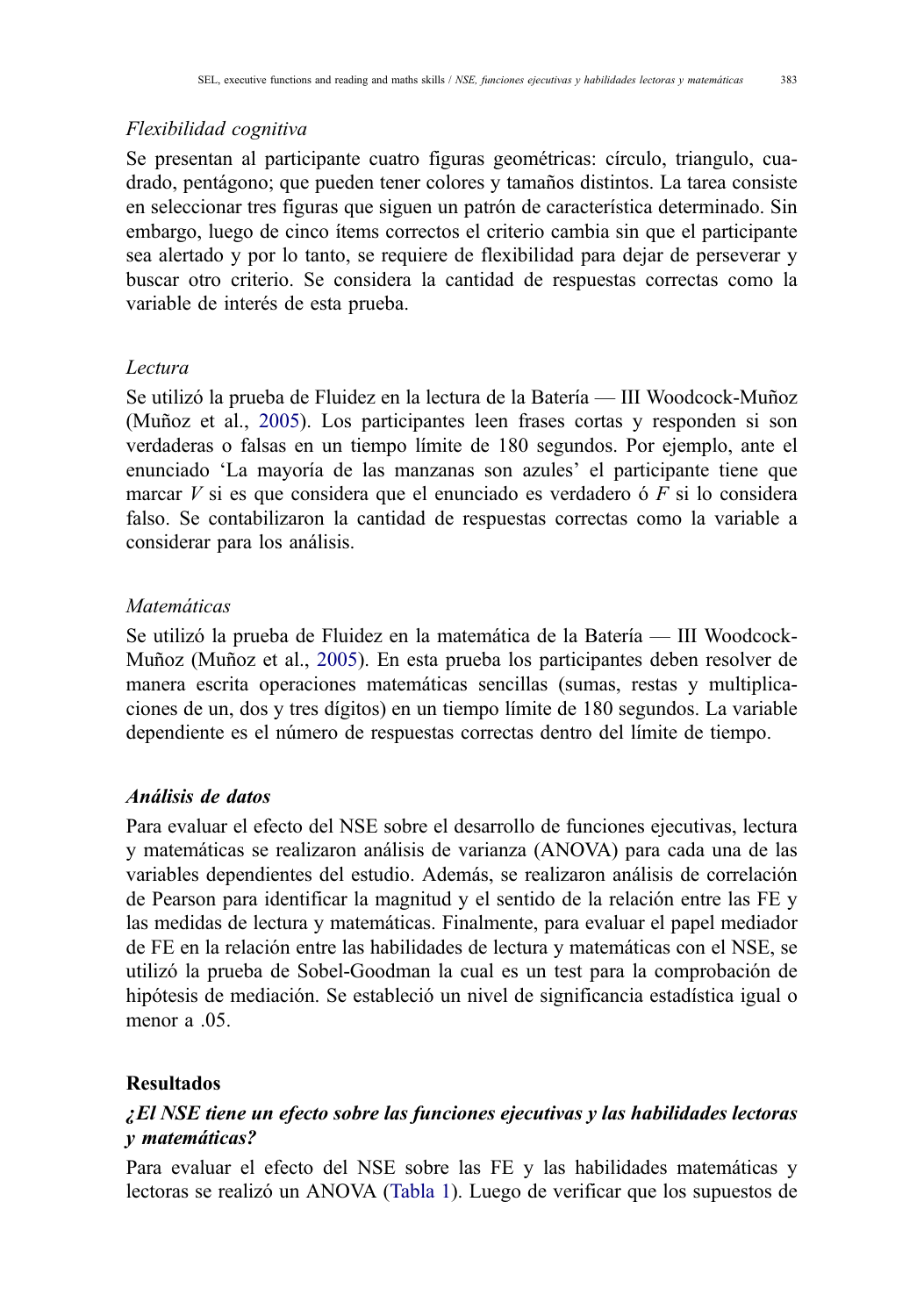<span id="page-17-0"></span>normalidad y homogeneidad de varianzas se cumplen (test de Levenne,  $p > .05$ ), se observa que las diferencias entre las medias son significativas, salvo en el caso de la memoria de trabajo visual, por lo que el NSE tiene efecto sobre la medida de FE y de habilidades de lectura y matemáticas. Consistentemente, las diferencias son a favor del NSE alto quien obtiene mayores puntajes.

| Variable/NSE | NSE Bajo<br>M(DE) | NSE Alto<br>M(DE) | F       | D    | $\eta_p^2$ |
|--------------|-------------------|-------------------|---------|------|------------|
| Lectura      | 8.67(2.33)        | 13.01(2.03)       | 225.019 | .000 | .441       |
| Matemáticas  | 8.73(2.43)        | 12.87(2.05)       | 192.544 | .000 | .403       |
| Inhib Conduc | 9.65(6.38)        | 11.33(6.22)       | 4.041   | .045 | .014       |
| Inhb Cogn    | 8.71 (2.72)       | 12.16(2.04)       | 56.018  | .000 | .308       |
| Flexibilidad | 9.35(3.05)        | 11.35(2.37)       | 28.127  | .000 | .098       |
| <b>MTV</b>   | 10.33(3.56)       | 9.70(2.92)        | 1.973   | .161 | .007       |

Tabla 1. Estadísticos descriptivos y resultados del ANOVA.

Nota: Inhib Conduc = inhibición conductual; Inhib  $Cogen = inhibitor$ inhibición cognitiva; MTV = memoria de trabajo visual

## ¿Cuál es la magnitud de la relación entre funciones ejecutivas y las habilidades lectoras y matemáticas?

Dado que investigaciones previas han mostrado que las FE son fundamentales para el desarrollo lector y matemático, se llevó a cabo un análisis de correlación de Pearson para determinar la magnitud de la relación entre las FE y las habilidades lectoras y matemáticas y obtener un aproximado de varianza compartida entre las variables (Tabla 2).

|                | Variable     |          |          |         |          |      |
|----------------|--------------|----------|----------|---------|----------|------|
|                | Lectura      |          |          |         |          |      |
| 2              | Matemáticas  | $.673**$ |          |         |          |      |
| 3              | Inhib Conduc | .112     | .069     |         |          |      |
| $\overline{4}$ | Inhib Cogn   | $.563**$ | $.628**$ | .075    |          |      |
| 5              | Flexibilidad | $.235**$ | $.237**$ | .022    | $.239**$ |      |
| 6              | <b>MTV</b>   | .014     | .079     | $-.009$ | .140     | .082 |

Tabla 2. Correlaciones entre las variables.

Nota: Inhib\_Conduc = inhibición conductual; Inhib\_Cogn = inhibición cognitiva; MTV = memoria de trabajo visual; \*\*p  $\leq .01$ 

El análisis de correlación muestra que la inhibición cognitiva y la flexibilidad correlacionan moderada y positivamente con lectura y matemáticas. Además, la flexibilidad presenta correlaciones bajas y positivas con matemáticas y lectura.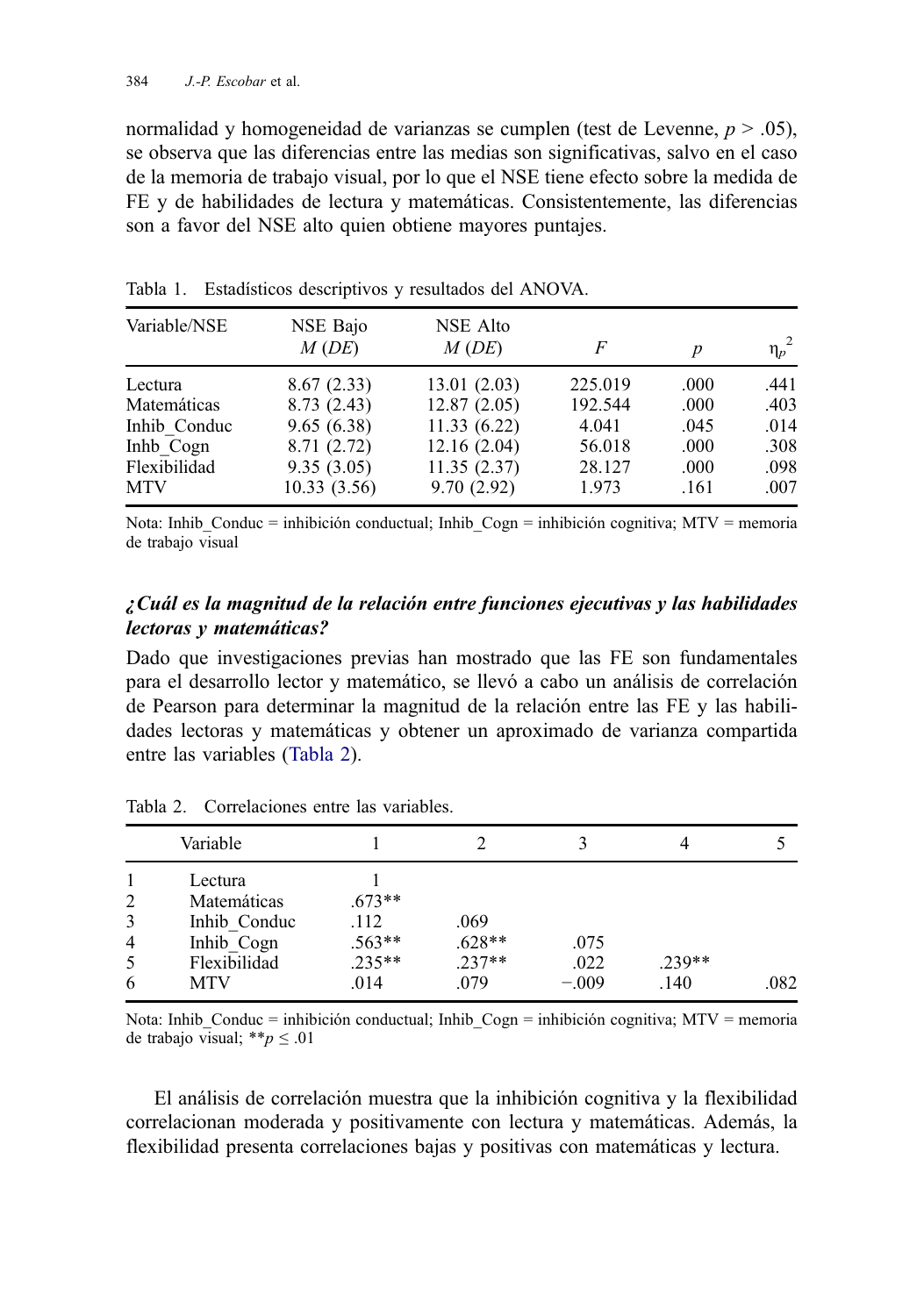## ¿Las funciones ejecutivas median la relación entre NSE y las habilidades de lectura y matemáticas?

Dado que el NSE tiene efecto sobre las FE y el aprendizaje escolar, es válido preguntarse si es que la inhibición y la flexibilidad cognitiva podrían mediar la relación entre el NSE y la lectura y matemáticas. Para ello, se realizó la prueba de Sobel-Goodman (Tabla 3).

|                        | Lectura               |                            |                                           |                        |                  |
|------------------------|-----------------------|----------------------------|-------------------------------------------|------------------------|------------------|
|                        | NSE y<br>VD.<br>B(ET) | NSE y<br>mediador<br>B(ET) | NSE y mediador<br>prediciendo VD<br>B(ET) | Test Sobel-<br>Goodman | $\boldsymbol{p}$ |
| Flexibilidad           |                       | 2.01(0.378)                | .029(.050)                                | 0.57                   | .56              |
| Inhibición             |                       | 3.45(0.46)                 | .192(.078)                                | 2.44                   | .015             |
| Lectura                | 6.35(0.48)            |                            |                                           | 13.17                  | .000             |
| Matemáticas            |                       |                            |                                           |                        |                  |
| Flexibilidad           |                       | 2.01(0.378)                | .032(.049)                                | 0.65                   | .52              |
| Inhibición             |                       | 3.45(.46)                  | .358(.077)                                | 4.14                   | .000             |
| Matemáticas .424 (.48) |                       |                            |                                           | 8.87                   | .000             |

Tabla 3. Resultados prueba de Sobel-Goodman.

Nota: NSE = nivel socioeconómico;  $B =$  coeficientes no estandarizados;  $ET =$  error típico coeficientes no estandarizados; VD = variable dependiente

Los resultados de la prueba de Sobel-Goodman muestran que luego de controlar por el efecto del NSE, la inhibición cognitiva es una variable que media parcialmente la relación con el desempeño lector ( $p = .015$ ) y matemático  $(p = .000)$ , ya que la relación directa, entre el NSE y el desempeño lector es significativa y positiva. Para el caso de la flexibilidad cognitiva, la misma prueba muestra que no es una variable mediadora para explicar la relación entre NSE y del desempeño en lectura ( $p = .56$ ) ni matemáticas ( $p = .52$ ).

En síntesis, los resultados sugieren que el NSE podría influir en el desarrollo de las FE y el aprendizaje escolar. Los participantes del NSE alto tienen mejor desempeño en las tareas de flexibilidad, inhibición conductual y cognitiva, lectura y matemáticas. Al analizar la relación entre las FE y aprendizaje escolar, la flexibilidad, y especialmente la inhibición cognitiva, presentan correlaciones con la lectura y las matemáticas. Dado el efecto del NSE en el desarrollo de las FE y del aprendizaje escolar, surge la pregunta acerca del papel de la flexibilidad e inhibición cognitiva como mediadoras de la relación entre el NSE y el aprendizaje escolar. Los resultados muestran que la inhibición cognitiva media parcialmente la relación entre ambas variables, no así la flexibilidad cognitiva.

#### Discusión

Esta investigación evaluó el efecto del NSE en el desarrollo de las FE y de habilidades matemáticas y de lectura en escolares chilenos de primero básico. Los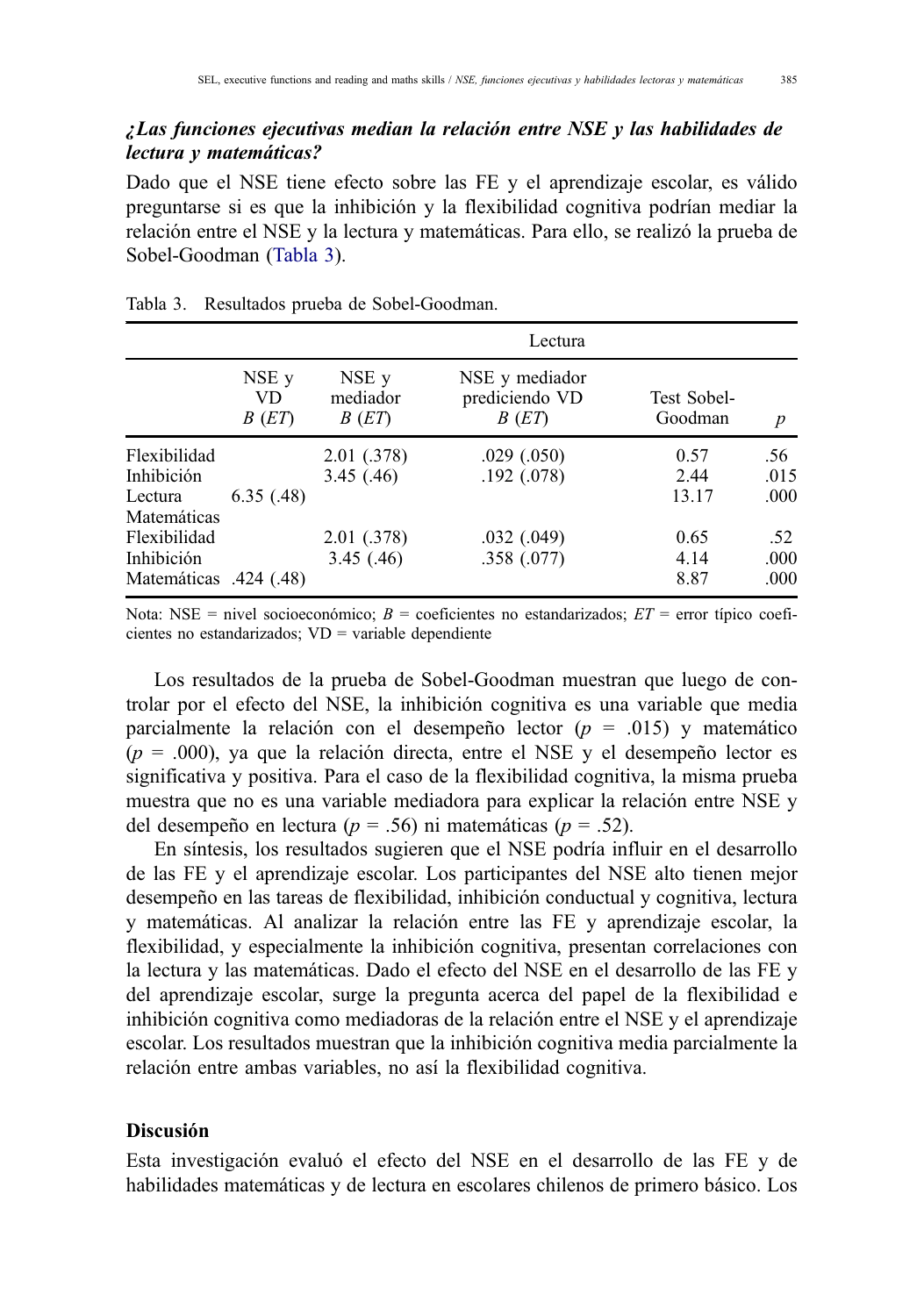<span id="page-19-0"></span>resultados sugieren que el NSE podría tener efecto en el desarrollo de las FE en tanto los niños de NSE alto obtuvieron puntajes más alto que sus pares de NSE bajo en las tareas de flexibilidad, inhibición conductual y cognitiva. Este es un hallazgo similar a otras investigaciones, que reportan que crecer en un entorno de pobreza influye en las FE (Lipina & Colombo, [2009](#page-24-0); Raizada & Kishiyama, [2010](#page-24-0)). Las investigaciones reportan que los niños de NSE bajo obtuvieron menores puntajes que sus pares de NSE alto en tareas de flexibilidad cognitiva (Kiskiyama, Thomas, Jiménez, Perry, & Knight; [2009](#page-23-0); Lipina, Martelli, Injoque-Ricle, & Colombo, [2004\)](#page-24-0), inhibición conductual (Evans & Kim, [2013](#page-23-0); Ruberry et al., [2016\)](#page-25-0), e inhibición cognitiva (Farah et al., [2006\)](#page-23-0). Con respecto a la ausencia de diferencias significativas en memoria de trabajo visual por NSE, es posible que no se encontraran debido al paradigma de evaluación. En este sentido, ambos grupos lograron techo en la ejecución de la tarea, lo que explica que no existan diferencias de desempeño y bajas correlaciones.

La relación entre NSE y el desarrollo de las FE es compleja. Para algunos autores el estrés causado por la falta de recursos económicos afecta la sensibilidad, los cuidados y responsabilidad de los padres con sus hijos. Como consecuencia, aumentan los niveles de cortisol de los niños que impacta en el desarrollo de las FE (Blair et al., [2011;](#page-22-0) Blair, Granger, & Razza, [2005\)](#page-22-0). Otros modelos ofrecen una explicación basada en el nivel del ingreso familiar, el cual posibilita la disponibilidad de los recursos económicos para brindar una mejor educación, un ambiente rico en estímulos, así como tiempo y 2oportunidades de los padres para guiar a sus hijos (Brown, Ackerman, & Moore, [2013;](#page-22-0) Yeung, Linver, & Brooks-Gunn, [2002\)](#page-25-0). Autores como Hackman et al. ([2015\)](#page-23-0), plantean que el nivel escolar de la madre, el ambiente del hogar, y el ingreso familiar per capita influyen el desarrollo de las FE e incluso, mejoras del ingreso económico impactan positivamente en las FE.

Con respecto al desarrollo de habilidades lectoras y matemáticas, el NSE también presentó un efecto significativo, hallazgo que está en línea con otras investigaciones (Escobar & Meneses, [2014;](#page-23-0) Herbers et al., [2012\)](#page-23-0). En el contexto sudamericano se ha encontrado que los niños de NSE bajo están menos expuestos a impresos y experiencias de lectura compartida (Larraín, Strasser, & Lissi, [2012\)](#page-24-0). Así también, en variables como el vocabulario, los padres de NSE bajo muestran desempeños más bajos, lo que impacta en el desarrollo lector de sus hijos (Coddington, Mistry, & Bailey, [2014](#page-22-0)).

Si bien el NSE podría influir en el desarrollo de FE y en las habilidades lectoras y matemáticas, ¿Cuál es el papel de las FE para la explicación del desarrollo de estas habilidades? Los resultados muestran que la inhibición cognitiva comparte casi un 32% de varianza con la lectura, mientras que casi un 39% con las habilidades matemáticas. Así también, la medida de flexibilidad comparte un 5% con la lectura y casi un 6% con la matemática. La relación entre inhibición cognitiva y desarrollo lector se explica a partir del papel de la flexibilidad e inhibición cognitiva para la comprensión y fluidez lectora (Colé, Duncan, & Blaye, [2014\)](#page-22-0). Recordemos que el paradigma utilizado para evaluar habilidades lectoras implica fluidez y comprensión, las cuales dadas las características de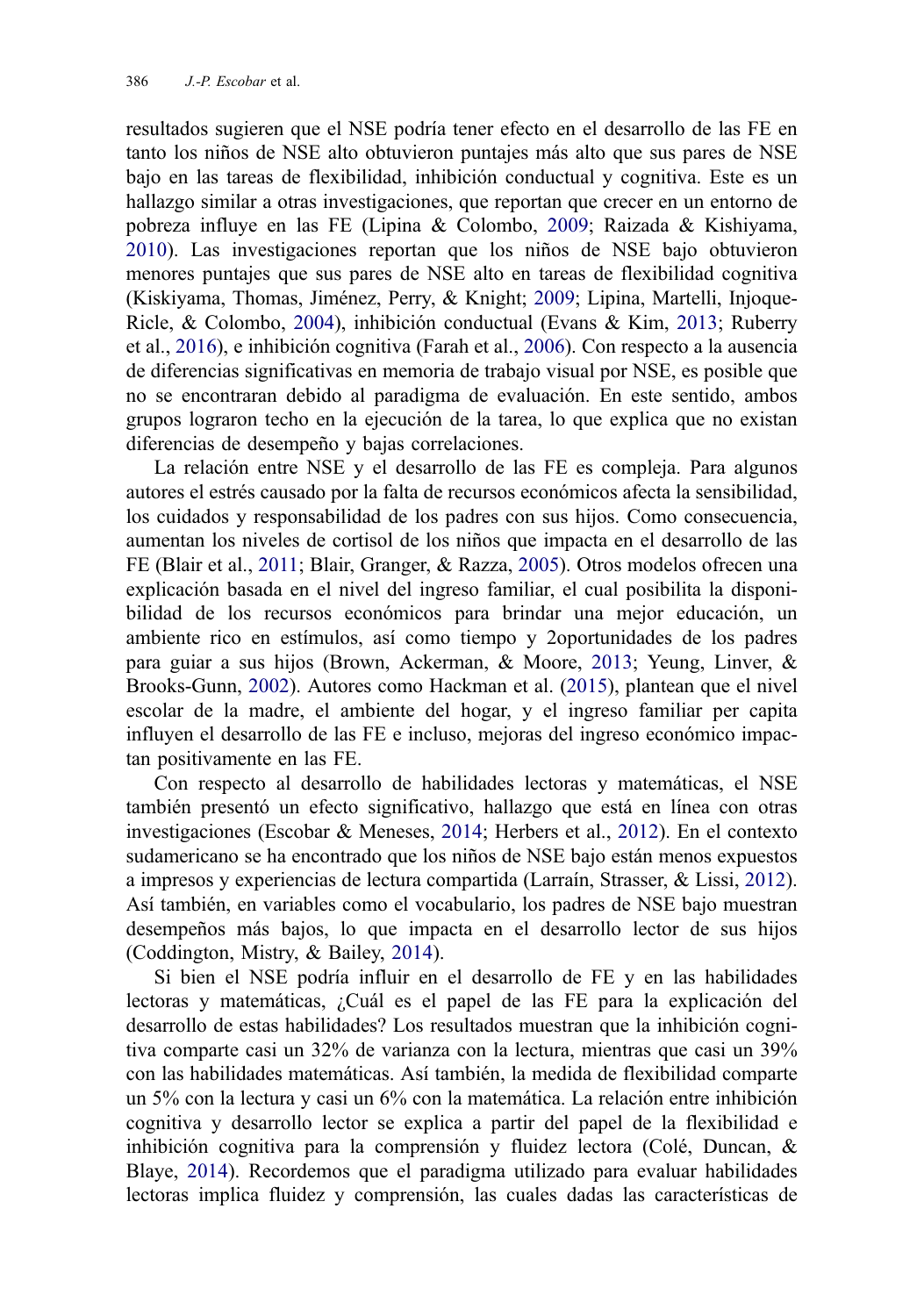transparencia ortográfica del español pueden ser evaluadas en etapas tempranas del desarrollo lector (Seymour, Aro, & Erskine, [2003](#page-25-0)). Por otro lado, se ha encontrado que el control inhibitorio y la flexibilidad cognitiva son predictivas del desempeño matemático temprano (Clark, Pritchard, & Woodward, [2010\)](#page-22-0).

Los resultados de esta investigación muestran el posible efecto del NSE tanto en las habilidades lectoras y matemáticas como en las FE. Así también, se encontró que la inhibición cognitiva explica una cantidad significativa de varianza de las habilidades lectoras y matemáticas. Por lo tanto, es válido preguntarse si las FE, medidas a través de la inhibición cognitiva y flexibilidad, podrían mediar la relación entre las habilidades matemáticas/lectoras y el NSE. Nuestros resultados muestran que la inhibición es una variable que media parcialmente la relación, pero no la flexibilidad cognitiva. Posiblemente no encontramos este efecto debido a la naturaleza del paradigma utilizado y la edad de los participantes. En este sentido, nuestra tarea puede ser compleja en tanto los participantes tienen que inferir lo correcto o incorrecto de sus respuestas a partir de la retroalimentación del examinador y además, variar la posibilidad de las respuestas a partir de distintos atributos de la forma de los estímulos, tamaños y colores.

Aunque nuestras pruebas para evaluar FE y los grupos etáreos considerados no son iguales, otros estudios reportan resultados generales similares a los nuestros, respecto a que las FE tienen un efecto de mediación entre NSE y desempeño en lectura y matemáticas. Por ejemplo, Corso, Cromley, Sperb, & Salles [\(2016](#page-22-0)) en una muestra de niños brasileños de cuarto a sexto básico, reportan que las FE, específicamente memoria de trabajo, atención e inhibición conductual, median la relación entre el NSE y las habilidades de comprensión lectora. Resultados similares son reportados por Dilworth-Bart [\(2012](#page-23-0)) quien en una muestra con preescolares reporta que las funciones ejecutivas median la relación entre el NSE y el desempeño en matemáticas. Así también, Fitzpatrick, McKinnon, Blair, y Willoughby [\(2014](#page-23-0)), encontraron que las FE continúan prediciendo el desempeño académico luego de controlar el efecto del NSE y además, parcialmente explican la asociación entre el NSE y el rendimiento en matemáticas

Desarrollarse en pobreza implica exponerse con mayor probabilidad a estresores tales como falta de estabilidad y violencia familiar, abuso físico o emocional y privaciones económicas que podrían influir en el desarrollo cognitivo (Guinosso, Jhonson, & Riley, [2016\)](#page-23-0). Si bien factores de deprivación social y económica influyen el desarrollo de las funciones ejecutivas (Ursache, Noble, & Blair, [2015\)](#page-25-0), lectoras y matemáticas (Perry & McConney, [2013\)](#page-24-0); también se espera que la escolarización pudiera compensar sus efectos (Hackman et al., [2015](#page-23-0)). Para el caso chileno pareciera que no es así, ya que el NSE restringe las oportunidades educativas a las cuales pueden acceder los niños debido a la alta segregación y selección de los colegios (Hernández & Raczynski, [2015;](#page-23-0) Valenzuela et al., [2014](#page-25-0)). Es muy probable que un niño de NSE bajo asista a un colegio que no pueda compensar sus dificultades (Rosas & Santa Cruz, [2013;](#page-25-0) Villalobos & Quaresma, [2015](#page-25-0)).

Entre las limitaciones se destaca que estos resultados se acotan a escolares chilenos de primero básico y no es posible establecer causalidad entre las variables debido al carácter transversal del estudio. Otra limitación, son las medidas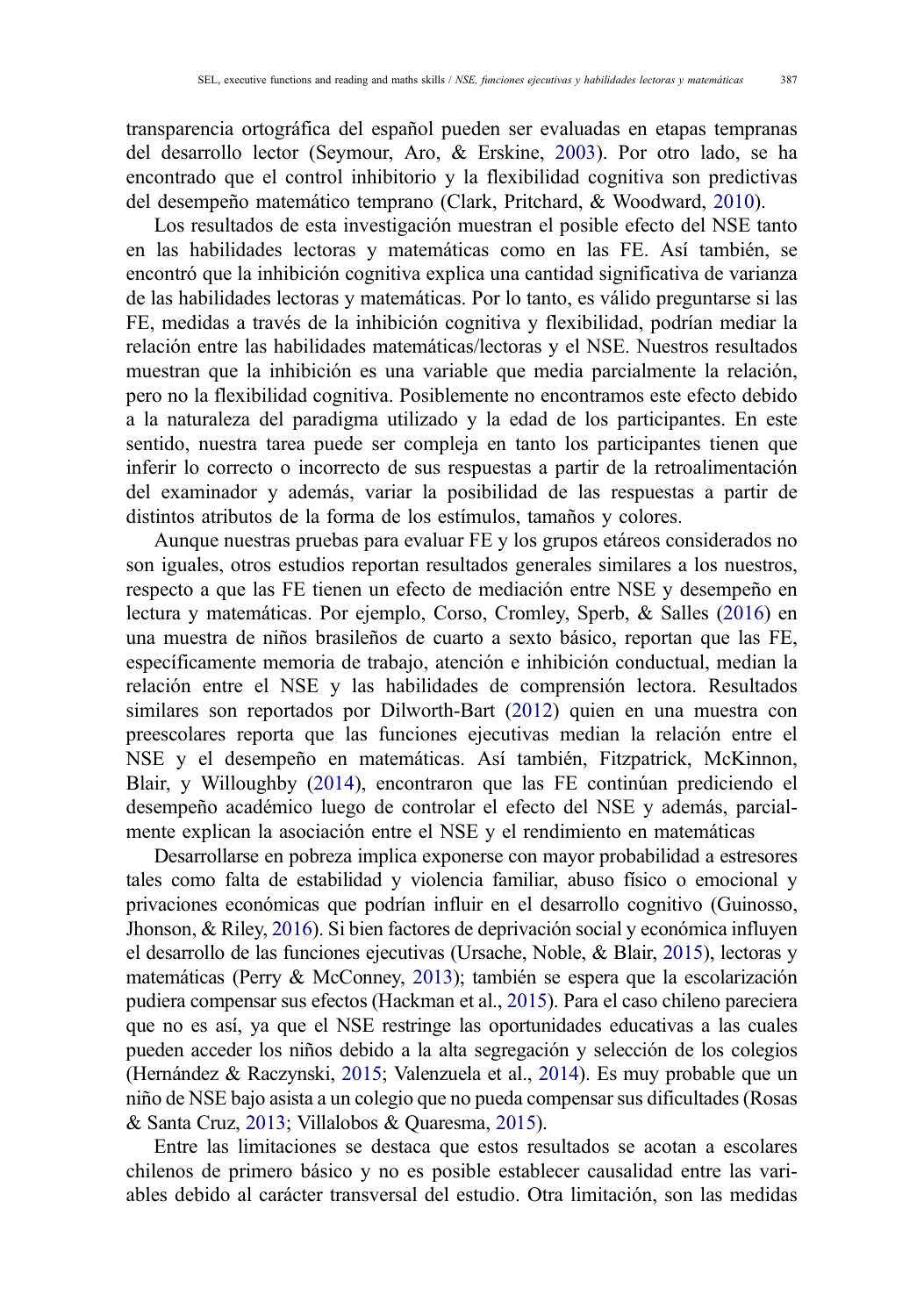globales de desempeño lector y matemático que restringen la interpretación de los resultados. En esta línea, sería deseable incluir medidas de conciencia fonológica, velocidad de denominación o conteo, y memoria de trabajo verbal, que guardan relación con las habilidades lectoras y matemáticas (Nevo & Breznitz, [2011;](#page-24-0) Viterbori, Usai, Traverso, & De Franchis, [2015](#page-25-0)). También es importante explicitar la cautela en la interpretación de la tarea 3 de la prueba Hearts & Flower utilizada como indicador de inhibición cognitiva en tanto es discutible su carácter de medida 'pura' de inhibición (Diamond, Barnett, Thomas, & Munro, [2007](#page-23-0)). Los resultados serían concluyentes si se contara con el dato de la tasa de ausentismo escolar por colegio, dado que la asistencia escolar es un potencial factor modulador de las habilidades cognitivas y de aprendizaje. El efecto del NSE en el desarrollo de FE, lectura y matemáticas debiera también interpretarse con cautela ya que fue utilizado un indicador global de NSE a nivel de establecimiento escolar y no individuales en donde se consideren aspecto tales como el nivel escolar e intelectual de la madre, indicadores relacionados con la satisfacción de necesidades básicas. Ademas, el desbalance entre la cantidad de colegios por NSE debe ser considerado.

Futuras investigaciones debieran considerar un abordaje longitudinal para arribar a conclusiones causales desde una perspectiva del desarrollo. Esto enriquecería el conocimiento de la interacción entre las FE y los aprendizajes escolares, además de mirar qué ocurre en otras etapas escolares debido al carácter dinámico de la relación entre las variables (Santa Cruz & Rosas, [2017](#page-25-0)) y de las demandas cognitivas para la ejecución de tareas lectoras y matemáticas.

#### Acknowledgements / Agradecimentos

This study has been financed through the Fondecyt 1141083 project: Efectos de la educación pre-escolar, el nivel socio-económico y el juego sobre el desarrollo de las funciones ejecutivas: Un estudio longitudinal ('Effects of preschool education, socioeconomic levels and the effect on the development of executive functions: A longitudinal study'). The authors declare that there are no conflicts of interest and that they have gained no benefits or economic interest in relation to the direct application of this study. / Esta investigación ha sido financiada a través del proyecto Fondecyt 1141083 'Efectos de la educación pre-escolar, el nivel socio-económico y el juego sobre el desarrollo de las funciones ejecutivas: Un estudio longitudinal'. Los autores declaran no tener ningún conflicto de interés, ni beneficio o interés económico que haya derivado de la aplicación directa de esta investigación.

#### Disclosure statement

No potential conflict of interest was reported by the authors. *I Los autores no han referido* ningún potencial conflicto de interés en relación con este artículo.

#### ORCID

José-Pablo Escobar **b** http://orcid.org/0000-0001-9749-0285 Francisco Ceric in http://orcid.org/0000-0002-5526-3399 Rodrigo Arroyo http://orcid.org/0000-0002-2093-3268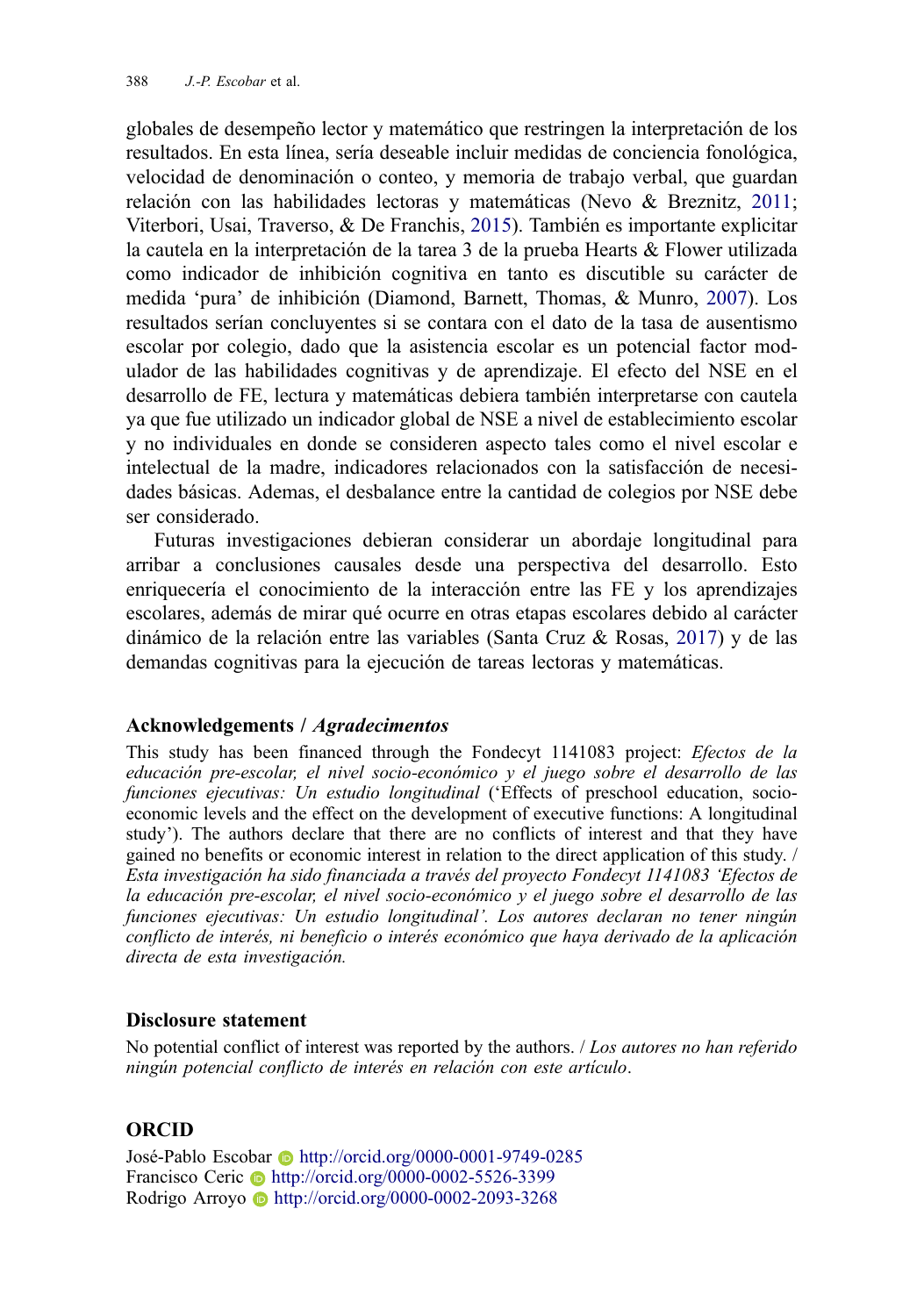#### <span id="page-22-0"></span>References / Referencias

- Altemeier, L. E., Abbott, R. D., & Berninger, V. W. [\(2008](#page-2-0)). Executive functions for reading and writing in typical literacy development and dyslexia. Journal of Clinical and Experimental Neuropsychology, 30, 588–606.
- Arán Filippetti, V., & Richaud, M. C. [\(2017](#page-2-0)). A structural equation modeling of executive functions, IQ and mathematical skills in primary students: Differential effects on number production, mental calculus and arithmetical problems. Child Neuropsychology, 23, 864–888.
- Ardila, A., Rosselli, M., Matute, E., & Guajardo, S. [\(2005](#page-3-0)). The influence of the parents' educational level on the development of executive functions. Developmental Neuropsychology, 28, 539–560.
- Best, J. R., Miller, P. H., & Naglieri, J. A. [\(2011\)](#page-2-0). Relations between executive function and academic achievement from ages 5 to 17 in a large, representative national sample. Learning and Individual Differences, 21, 327–336.
- Blair, C., & Razza, R. P. [\(2007](#page-2-0)). Relating effortful control, executive function, and false belief understanding to emerging math and literacy ability in kindergarten. Child Development, 78, 647–663.
- Blair, C., Granger, D. A., Willoughby, M., Mills- Koonce, R., Cox, M., Greenberg, M. T., . . . & Fortunato, C. K. ([2011\)](#page-9-0). Salivary cortisol mediates effects of poverty and parenting on executive functions in early childhood. Child Development, 82, 1970– 1984.
- Blair, C., Granger, D., & Peters Razza, R. [\(2005](#page-9-0)). Cortisol reactivity is positively related to executive function in preschool children attending Head Start. Child Development, 76, 554–567.
- Brown, E. D., Ackerman, B. P., & Moore, C. A. [\(2013](#page-9-0)). Family adversity and inhibitory control for economically disadvantaged children: preschool relations and associations with school readiness. Journal of Family Psychology, 27, 443.
- Bull, R., & Lee, K. ([2014\)](#page-3-0). Executive functioning and mathematics achievement. Child Development Perspectives, 8, 36–41.
- Bull, R., & Scerif, G. [\(2001](#page-2-0)). Executive functioning as a predictor of children's mathematics ability: Inhibition, switching, and working memory. *Developmental* Neuropsychology, 19, 273–293.
- Cantin, R. H., Gnaedinger, E. K., Gallaway, K. C., Hesson-McInnis, M. S., & Hund, A. M. [\(2016](#page-3-0)). Executive functioning predicts reading, mathematics, and theory of mind during the elementary years. Journal of Experimental Child Psychology, 146, 66–78.
- Carretti, B., Borella, E., Cornoldi, C., & De Beni, R. [\(2009](#page-2-0)). Role of working memory in explaining the performance of individuals with specific reading comprehension difficulties: A meta-analysis. Learning and Individual Differences, 19, 246–251.
- Clark, C. A., Pritchard, V. E., & Woodward, L. J. ([2010\)](#page-9-0). Preschool executive functioning abilities predict early mathematics achievement. Developmental Psychology, 46, 1176.
- Clements, D. H., Sarama, J., & Germeroth, C. ([2016\)](#page-4-0). Learning executive function and early mathematics: Directions of causal relations. Early Childhood Research Quarterly, 36, 79–90.
- Coddington, C. H., Mistry, R. S., & Bailey, A. L. ([2014\)](#page-9-0). Socioeconomic status and receptive vocabulary development: Replication of the parental investment model with Chilean preschoolers and their families. Early Childhood Research Quarterly, 29, 538–549.
- Colé, P., Duncan, L. G., & Blaye, A. [\(2014](#page-9-0)). Cognitive flexibility predicts early reading skills. Frontiers in Psychology, 5, 1–8.
- Corso, H. V., Cromley, J. G., Sperb, T., & Salles, J. F. ([2016\)](#page-10-0). Modeling the relationship among reading comprehension, intelligence, socioeconomic status, and neuropsychological functions: The mediating role of executive functions. Psychology & Neuroscience, 9, 32.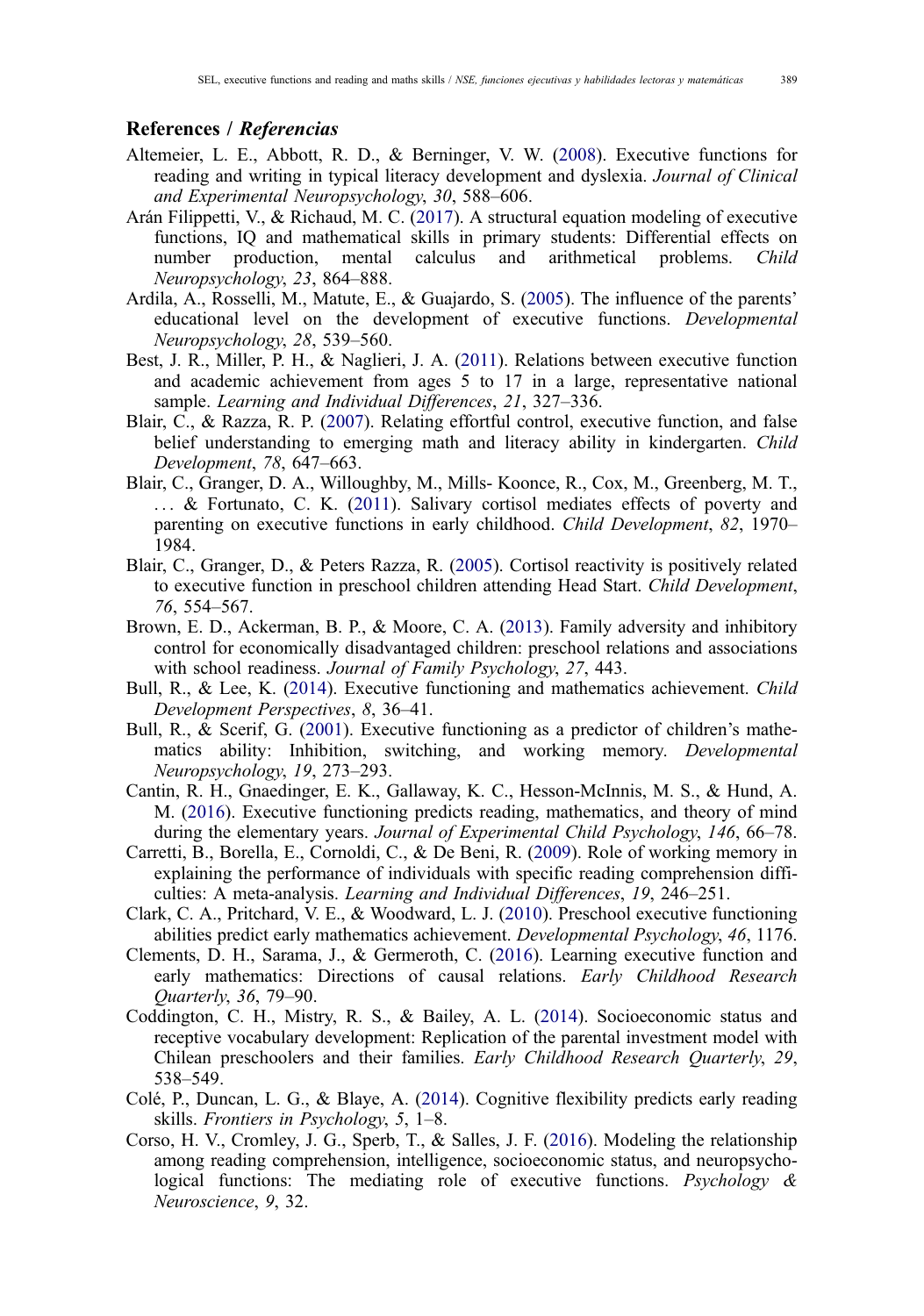- <span id="page-23-0"></span>da Rosa Piccolo, L., Arteche, A. X., Fonseca, R. P., Grassi-Oliveira, R., & Salles, J. F. [\(2016](#page-3-0)). Influence of family socioeconomic status on IQ, language, memory and executive functions of Brazilian children. Psicologia: Reflexão e Crítica, 29, 1–10.
- Davidson, M. C., Amso, D., Anderson, L. C., & Diamond, A. [\(2006](#page-5-0)). Development of cognitive control and executive functions from 4 to 13 years: Evidence from manipulations of memory, inhibition, and task switching. Neuropsychologia, 44, 2037– 2078.

Diamond, A. [\(2013](#page-2-0)). Executive functions. Annual Review of Psychology, 64, 135.

- Diamond, A. [\(2016](#page-4-0)). Why Improving and Assessing Executive Functions Early in Life is Critical. In J. A. Griffin, P. McCardle, & L. S. Freund (Eds.), Executive Function in Preschool-Age Children (First, p. 362). Washington, DC: American Psychological Association.
- Diamond, A., Barnett, W. S., Thomas, J., & Munro, S. [\(2007](#page-10-0)). Preschool program improves cognitive control. Science, 318(5855), 1387.
- Dilworth-Bart, J. E. [\(2012](#page-10-0)). Does executive function mediate SES and home quality associations with academic readiness? Early Childhood Research Quarterly, 27, 416–425.
- Escobar, J. P., & Meneses, A. ([2014\)](#page-9-0). Initial reading predictors in Spanish according to SES: is semi-transparency sufficient to explain performance?/Predictores de la lectura inicial en español según NSE:¿ es suficiente la semi-transparencia para explicar su desempeño?. Estudios de Psicología, 35, 625–635.
- Evans, G. W., & Kim, P. ([2013\)](#page-9-0). Childhood poverty, chronic stress, self- regulation, and coping. Child Development Perspectives, 7, 43–48.
- Farah, M. J., Shera, D. M., Savage, J. H., Betancourt, L., Giannetta, J. M., Brodsky, N. L., . . . & Hurt, H. ([2006\)](#page-3-0). Childhood poverty: Specific associations with neurocognitive development. Brain Research, 1110(1), 166-174.
- Filippetti, V. A. [\(2011\)](#page-3-0). Funciones ejecutivas en niños escolarizados: efectos de la edad y del estrato socioeconómico. Avances en Psicología Latinoamericana, 29, 98–113.
- Fitzpatrick, C., McKinnon, R. D., Blair, C. B., & Willoughby, M. T. [\(2014](#page-10-0)). Do preschool executive function skills explain the school readiness gap between advantaged and disadvantaged children?. Learning and Instruction, 30, 25–31.
- Gilmore, C., Keeble, S., Richardson, S., & Cragg, L. ([2015\)](#page-3-0). The role of cognitive inhibition in different components of arithmetic. ZDM, 47, 771–782.
- Guinosso, S. A., Johnson, S. B., & Riley, A. W. [\(2016](#page-10-0)). Multiple adverse experiences and child cognitive development. Pediatric Research, 79, 220–226.
- Hackman, D. A., & Farah, M. J. ([2009\)](#page-3-0). Socioeconomic status and the developing brain. Trends in Cognitive Sciences, 13, 65–73.
- Hackman, D. A., Gallop, R., Evans, G. W., & Farah, M. J. ([2015\)](#page-3-0). Socioeconomic status and executive function: developmental trajectories and mediation. Developmental Science, 18, 686–702
- Herbers, J. E., Cutuli, J. J., Supkoff, L. M., Heistad, D., Chan, C. K., Hinz, E., & Masten, A. S. [\(2012](#page-9-0)). Early reading skills and academic achievement trajectories of students facing poverty, homelessness, and high residential mobility. Educational Researcher, 41, 366–374.
- Hernández, M., & Raczynski, D. [\(2015](#page-10-0)). Elección de escuela en Chile: De las dinámicas de distinción y exclusión a la segregación socioeconómica del sistema escolar. Estudios Pedagógicos (Valdivia), 41, 127–141.
- Kishiyama, M. M., Boyce, W. T., Jimenez, A. M., Perry, L. M., & Knight, R. T. [\(2009](#page-8-0)). Socioeconomic disparities affect prefrontal function in children. Journal of Cognitive Neuroscience, 21, 1106–1115.
- Lan, X., Legare, C. H., Ponitz, C. C., Li, S., & Morrison, F. J. [\(2011\)](#page-3-0). Investigating the links between the subcomponents of executive function and academic achievement: A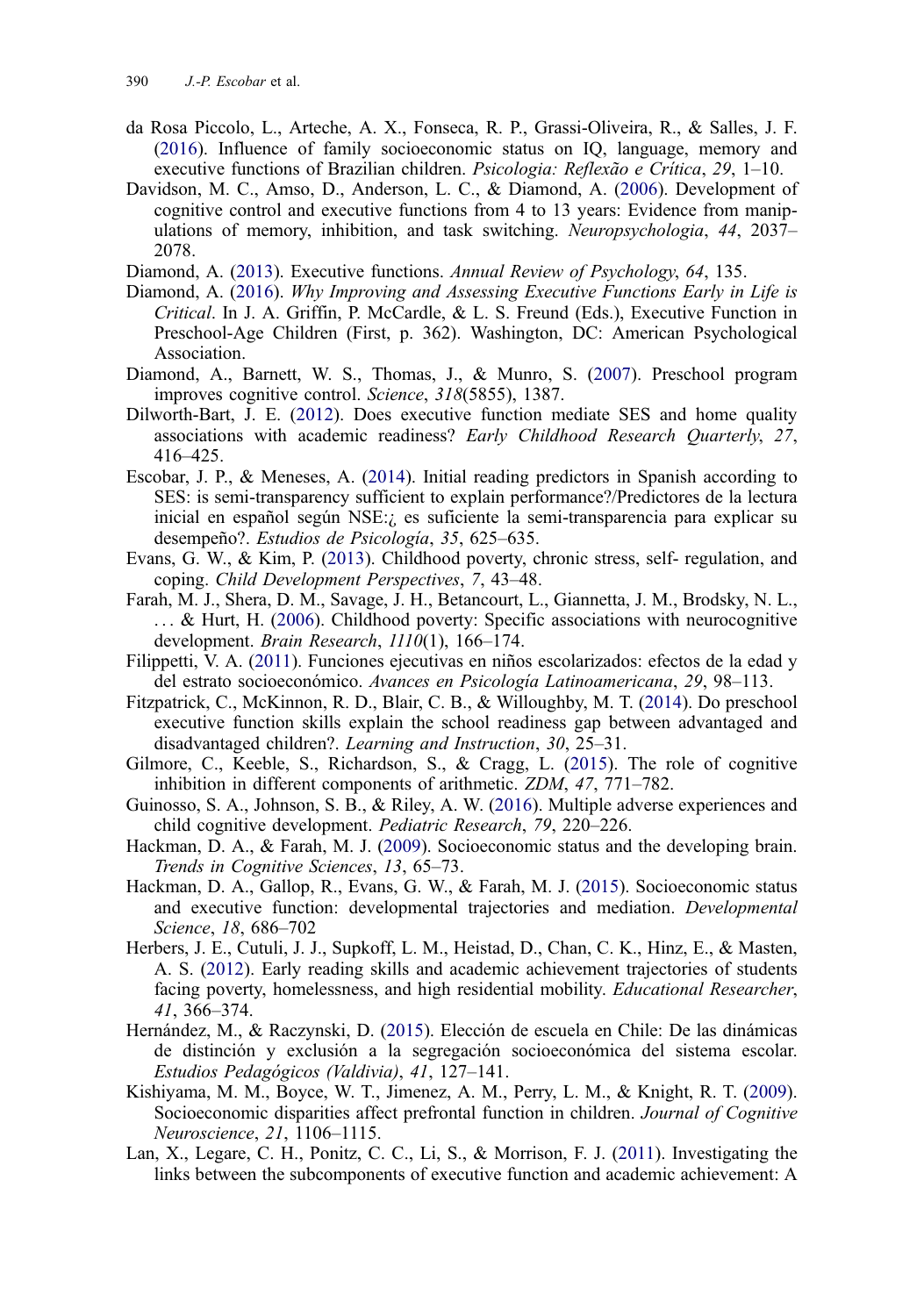<span id="page-24-0"></span>cross-cultural analysis of Chinese and American preschoolers. Journal of Experimental Child Psychology, 108, 677–692.

- Larraín, A., Strasser, K., & Lissi, M. R. ([2012\)](#page-9-0). Lectura compartida de cuentos y aprendizaje de vocabulario en edad preescolar: un estudio de eficacia. Estudios de Psicología, 33, 379–383.
- Lee, K., & Bull, R. ([2016\)](#page-2-0). Developmental changes in working memory, updating, and math achievement. Journal of Educational Psychology, 108, 869.
- Lipina, S. J., & Colombo, J. A. ([2009\)](#page-8-0). Poverty and brain development during childhood: An approach from cognitive psychology and neuroscience. Washington, DC: American Psychological Association.
- Lipina, S. J., Martelli, M. I., Vuelta, B. L., Injoque-Ricle, I., & Colombo, J. A. [\(2004](#page-9-0)). Pobreza y desempeño ejecutivo en alumnos preescolares de la ciudad de Buenos Aires (República Argentina). Interdisciplinaria, 21, 153–193.
- Lipina, S., Segretin, S., Hermida, J., Prats, L., Fracchia, C., Camelo, J. L., & Colombo, J. [\(2013](#page-3-0)). Linking childhood poverty and cognition: environmental mediators of non verbal executive control in an Argentine sample. Developmental Science, 16, 697– 707.
- MINEDUC. ([2016\)](#page-4-0). Agencia calidad de la educación: bases de datos nacionales. Retrieved 4 January 2016, from [www.Agenciaeducación.cl](http://www.Agenciaeducaci%F3n.cl)
- Miyake, A., & Friedman, N. P. [\(2012](#page-2-0)). The nature and organization of individual differences in executive functions four general conclusions. Current Directions in Psychological Science, 21, 8–14.
- Miyake, A., Friedman, N. P., Emerson, M. J., Witzki, A. H., Howerter, A., & Wager, T. D. [\(2000](#page-2-0)). The unity and diversity of executive functions and their contributions to complex "frontal lobe" tasks: A latent variable analysis. Cognitive Psychology, 41, 49–100.
- Mulder, H., Verhagen, J., Van der Ven, S. H., Slot, P. L., & Leseman, P. P. ([2017\)](#page-2-0). Early Executive Function at Age Two Predicts Emergent Mathematics and Literacy at Age Five. Frontiers in Psychology, 8, 1706.
- Muñoz, A. F, Woodcock, R. W., McGrew, K. S., & Mather, N. ([2005\)](#page-5-0). Batería III Woodcock-Muñoz: pruebas de habilidades cognitivas. Itasca, IL: Riverside Publishing Company
- Nevo, E., & Breznitz, Z. [\(2011\)](#page-10-0). Assessment of working memory components at 6years of age as predictors of reading achievements a year later. Journal of Experimental Child Psychology, 109, 73–90.
- Nevo, E., & Breznitz, Z. [\(2013](#page-2-0)). The development of working memory from kindergarten to first grade in children with different decoding skills. Journal of Experimental Child Psychology, 114, 217–228.
- OECD, ([2015\)](#page-3-0). Organization of Economic Co-operation and Development. How´s Life in Chile?. Better Life Initiative. Retrieved from [https://www.oecd.org/. . ./Better%20Life](https://www.oecd.org/%2026/Better%20Life%20Initiative%20country%20note%20Chile.pdf) [%20Initiative%20country%20note%20Chile.pdf](https://www.oecd.org/%2026/Better%20Life%20Initiative%20country%20note%20Chile.pdf)
- Perry, L. B., & McConney, A. ([2013\)](#page-10-0). School socioeconomic status and student outcomes in reading and mathematics: A comparison of Australia and Canada. Australian Journal of Education, 57, 124–140.
- Purpura, D. J., Schmitt, S. A., & Ganley, C. M. [\(2017](#page-2-0)). Foundations of mathematics and literacy: The role of executive functioning components. Journal of Experimental Child Psychology, 153, 15–34.
- Raghubar, K. P., Barnes, M. A., & Hecht, S. A. [\(2010](#page-3-0)). Working memory and mathematics: A review of developmental, individual difference, and cognitive approaches. Learning and Individual Differences, 20, 110–122.
- Raizada, R. D., & Kishiyama, M. M. [\(2010\)](#page-8-0). Effects of socioeconomic status on brain development, and how cognitive neuroscience may contribute to levelling the playing field. Frontiers in Human Neuroscience, 4(3), 1-11.